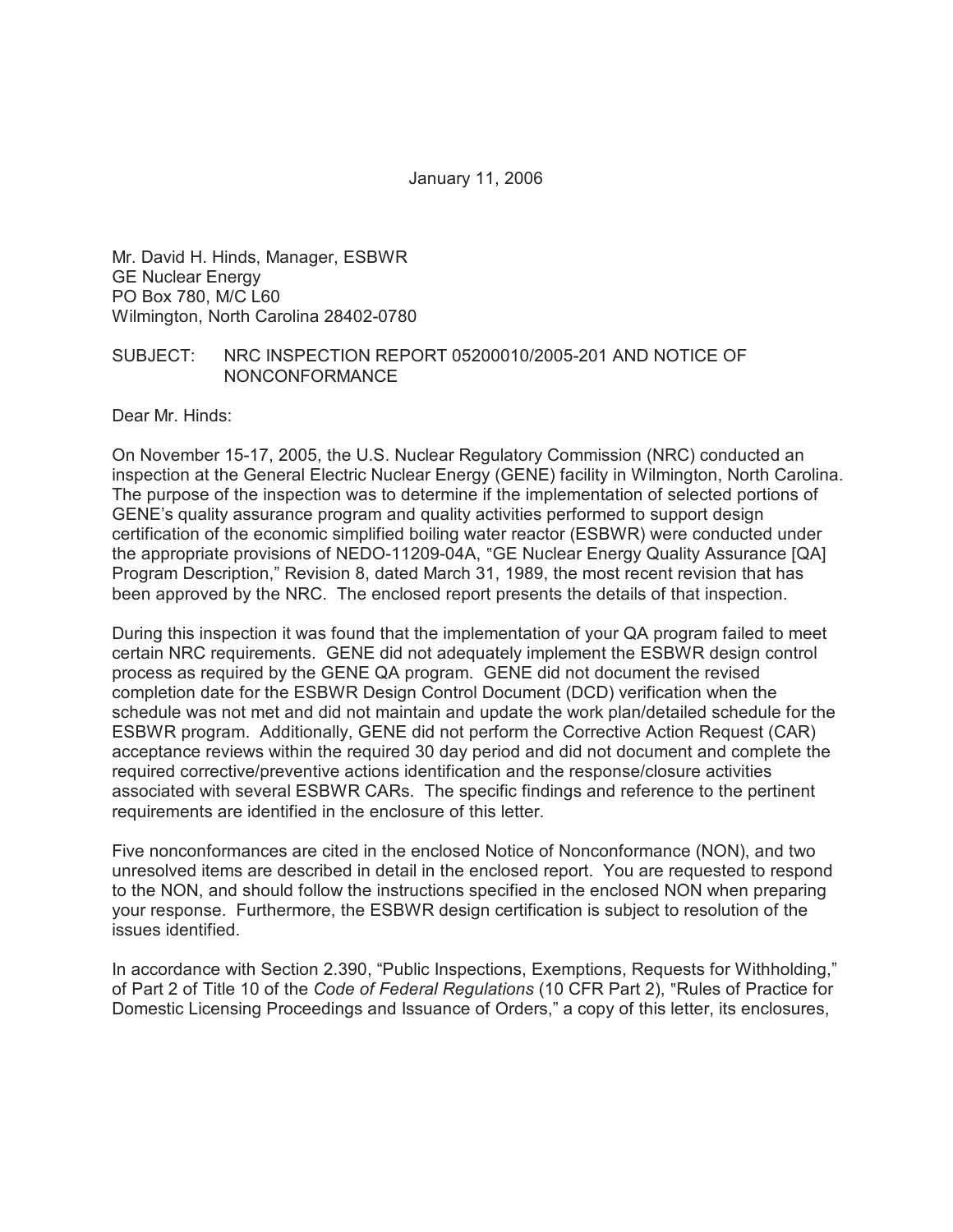D. Hinds - 2 -

and your response will be made available electronically for public inspection in the NRC Public Document Room (PDR) or from the NRC's document system (ADAMS), accessible from the NRC Web site at http://www.nrc.gov/reading-rm/adams.html.

Sincerely,

## */RA/*

David B. Matthews, Director Division of New Reactor Licensing Office of Nuclear Reactor Regulation

Enclosures:

- 1. Notice of Nonconformance
- 2. Inspection Report 05200010/2005-201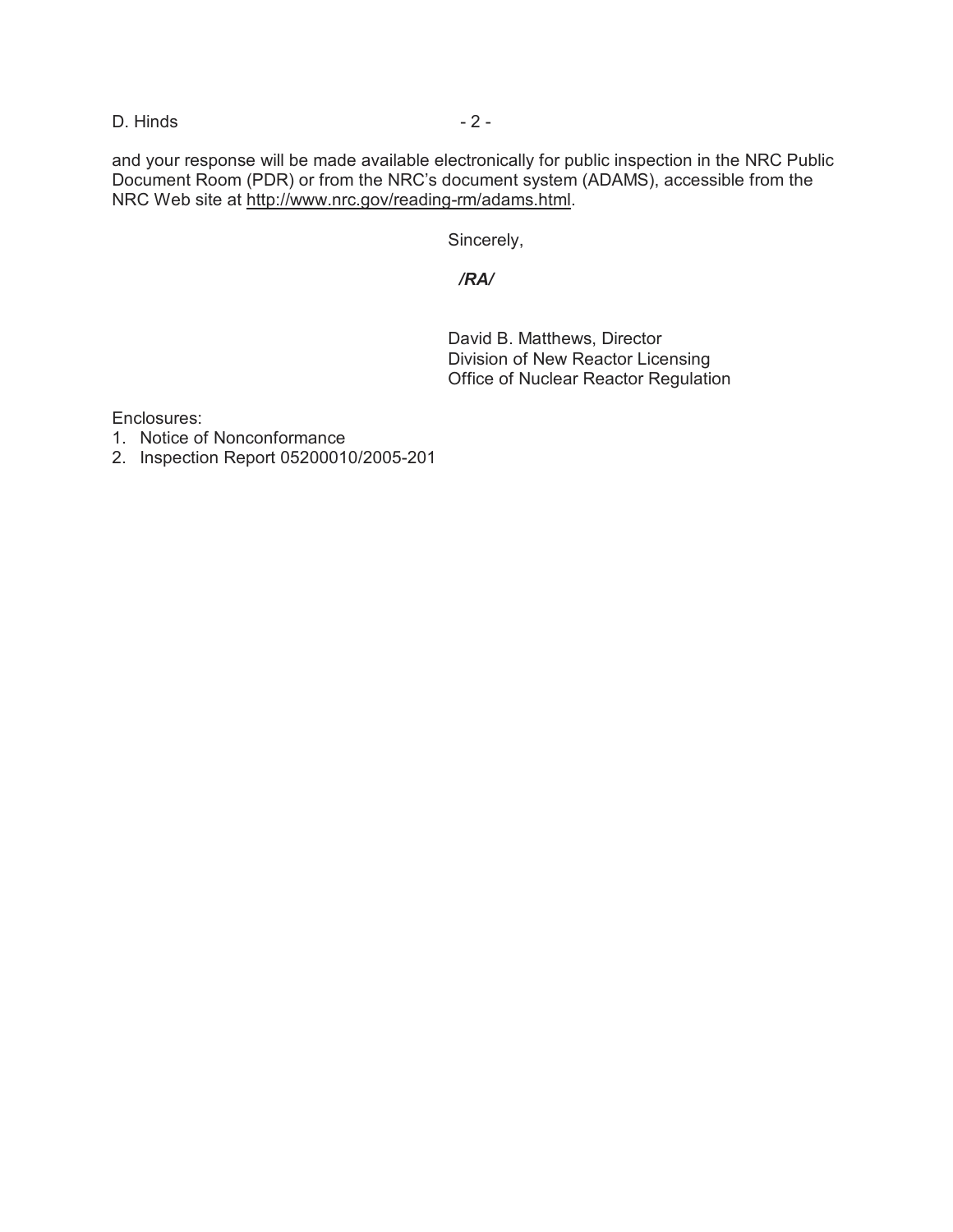D. Hinds - 2 -

and your response will be made available electronically for public inspection in the NRC Public Document Room (PDR) or from the NRC's document system (ADAMS), accessible from the NRC Web site at http://www.nrc.gov/reading-rm/adams.html.

Sincerely,

## */RA/*

David B. Matthews, Director Division of New Reactor Licensing Office of Nuclear Reactor Regulation

Enclosures:

- 1. Notice of Nonconformance
- 2. Inspection Report 05200010/2005-201

### DISTRIBUTION:

Hard Copy NRBA R/F ACubbage LRossbach **BRogers** 

#### E-Mail

RidsNRRDE (MMayfield, Glmbro) RMcIntyre JWilliams RidsNRRDNRL (DMatthews, WBecker) KKavanagah LQuinones-Navarro RidsNRRDNRLNRBA (LDudes) GGalletti JDanna RidsACRSMailCenter ARivera-Varona JHan RidsOGCMailCenter BDavis RidsNRRDEEQVB (DThatcher) ACubbage RidsNRRDEEQVA (DThatcher) LRossbach NRC Docket File #05200010 PUBLIC

ADAMS Accession No.: ML053560155 \*Concurred by memorandum ML053500450

| II OFFICE      | NRBA/PM        | NRBA/LA     | NRBA/BC   | DE/D        | DNRL/D           |
|----------------|----------------|-------------|-----------|-------------|------------------|
| <b>II NAME</b> | ∟Rossbach      | PMagnanelli | LDudes    | MMavfield * | <b>DMatthews</b> |
| <b>DATE</b>    | 01 / 10 / 2006 | 01/05/2006  | 1/09/2006 | 12/19/2005  | 01/11/2006       |

OFFICIAL RECORD COPY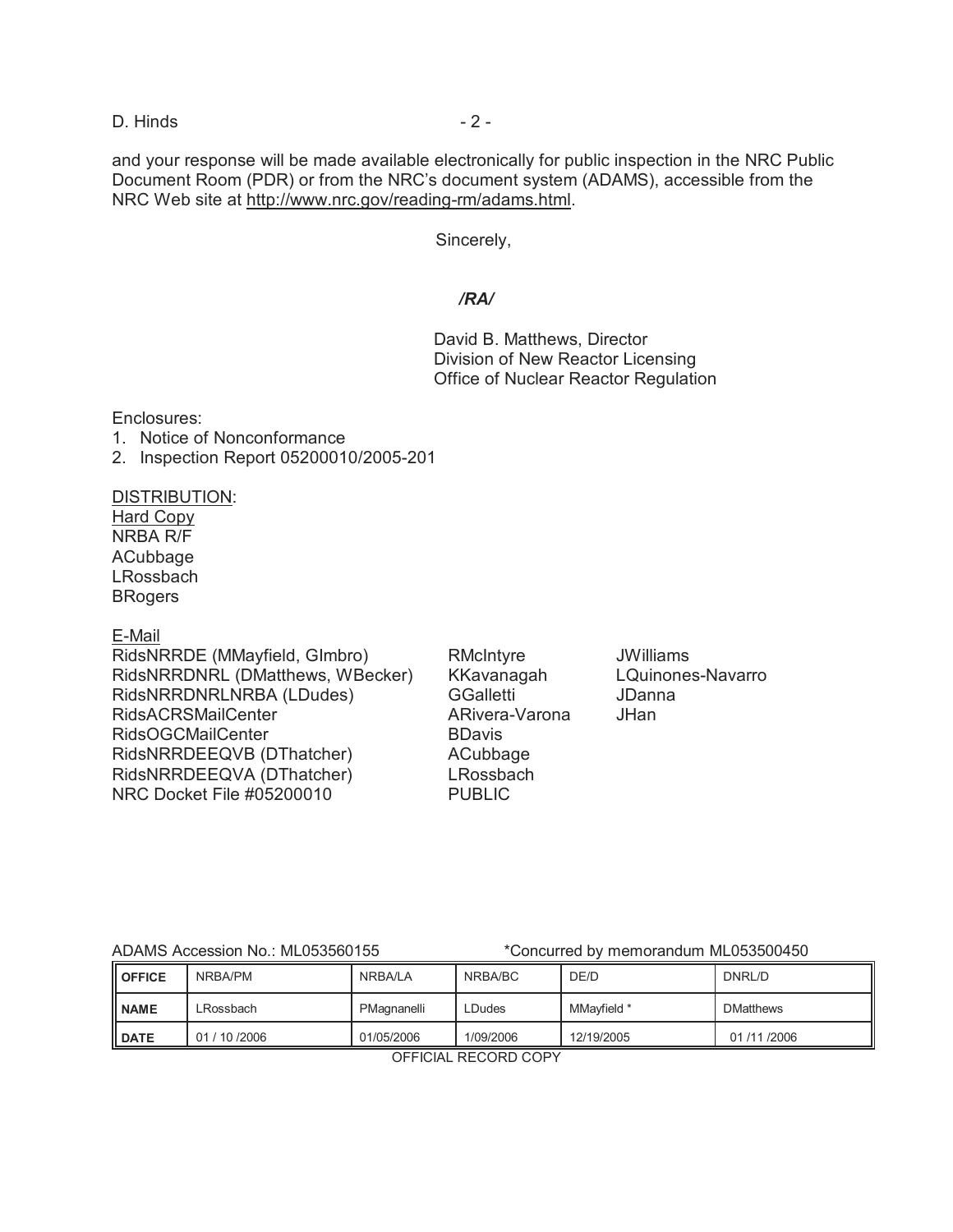### NOTICE OF NONCONFORMANCE

General Electric Nuclear Energy **Docket Number 05200010** Wilmington, North Carolina **Inspection Report Number 2005-201** 

Based on the results of a Nuclear Regulatory Commission (NRC) inspection conducted November 15-17, 2005, of activities supporting General Electric Nuclear Energy's (GENE's) design certification for economic simplified boiling water reactor (ESBWR), it appears that certain activities were not conducted in accordance with NRC requirements.

1. Criterion III, ?Design Control," of Part 50 of Title 10 of the *Code of Federal Regulations* (10 CFR Part 50), Appendix B, states, in part, that design control measures shall provide for verifying or checking the adequacy of design, such as by the performance of design reviews, by the use of alternate or simplified calculational methods, or by the performance of a suitable testing program.

GENE Policy and Procedure (P&P) 70-11, "Quality Policy and Quality System Requirements," dated January 4, 2005, Section 8.2.3, describes the general requirements for verification of product conformance with the quality system requirements. Specifically, Section 8.2.3 requires, in part, that product conformance be independently verified by a planned method prior to release of a product. If the required verification is not complete at the time of product release, Section 8.2.3 requires that the affected organizations be notified of the deferred verification schedule and any necessary hold requirements. Section 8.6 provides the overall requirement for technical requirements and design inputs. Section 8.6 requires, in part, that all technical requirements and design inputs be documented, verified, controlled, and verified for application.

GENE NEDO-11209-04A, Revision 8, "Quality Assurance Program Description," dated March 31, 1989 (NEDO-11209-04A), states, in part, that design verification is a process for an independent review of designs against design requirements to confirm that the designer's methods and conclusions are consistent with requirements, and that the resulting design is adequate for its specified purpose.

GENE Engineering Operating Procedure (EOP) 42-6.10, Revision 6, "Deferred Design Verifications," dated May 21, 2004, defines the processes for deferring design verification and for clearing previous deferrals. Section 4.2 provides the requirements for modifying a deferred verification which includes preparing a letter that provides the modification information for a previous deferral.

EOP 25-5.00, Revision 10, "Work Planning and Scheduling," dated June 11, 2003, requires that the work be scheduled. Section 4.2.2 requires the use of appropriate methods/tools to maintain and control the schedule and Section 4.2.3 requires, in part, that the work plan be updated as necessary to document customer or internally initiated changes.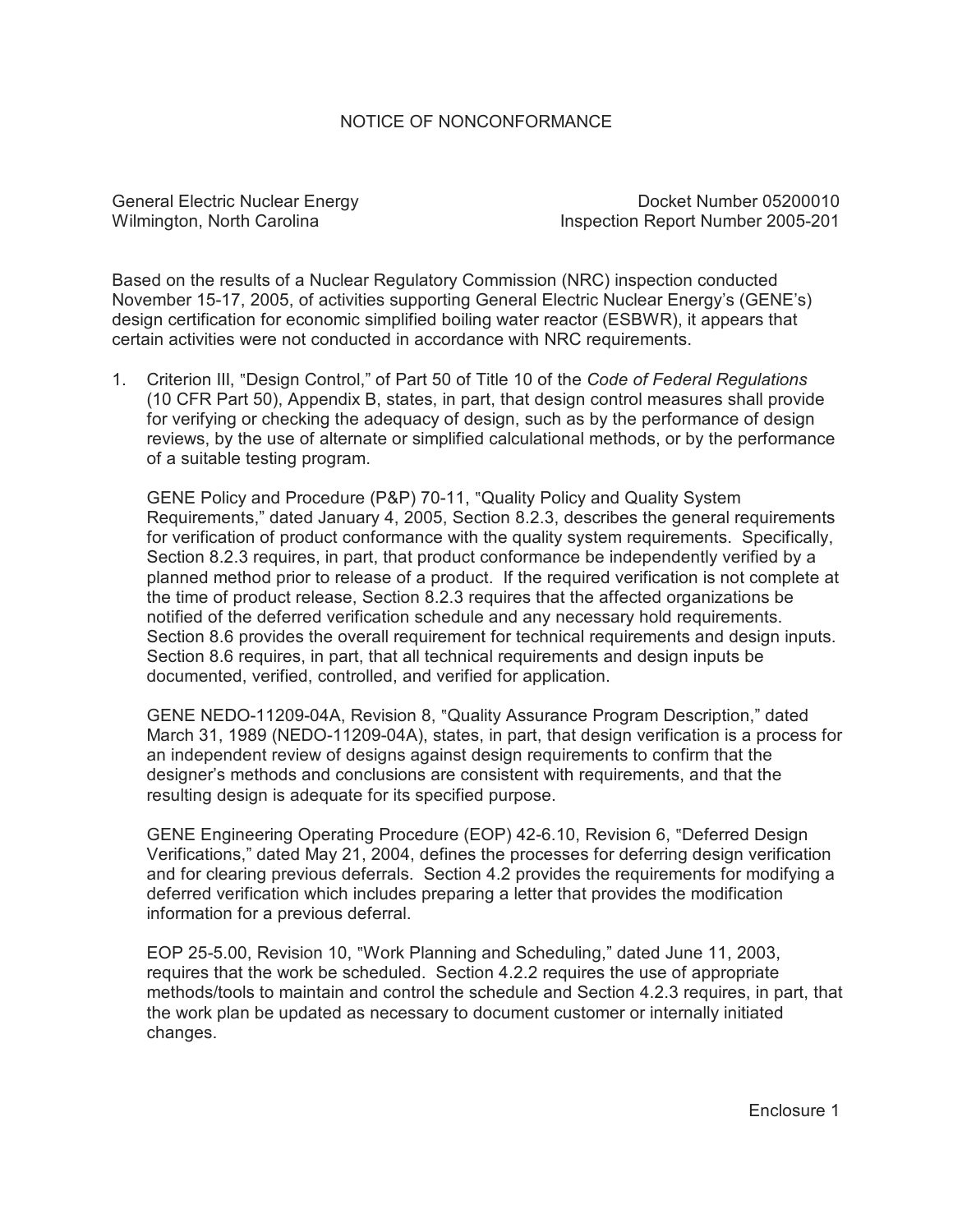EOP 42-6.00, Revision 15, "Independent Design Verification," dated August 23, 2004, provides the requirements for performing design verification. Section 4.1 provides the requirements for design verification including establishing verification methods and identifying responsible verifiers.

Contrary to the above, GENE did not implement the ESBWR design control process as required by the GENE QA program. This is evidenced by the following examples: (1) a letter was not prepared documenting the revised completion date of the ESBWR Design Control Document (DCD) verification when the schedule was not met; (2) the work plan/detailed schedule for the ESBWR project was not maintained or updated; and (3) design and verification documentation was not complete prior to ESBWR DCD design verification. This issue has been identified as Nonconformance 05200010/2005-201-01.

2. Criterion VII, "Control of Purchased Material, Equipment, and Services," of 10 CFR Part 50, Appendix B, states, in part, that measures shall be established to assure that purchased material, equipment, and services conform to the procurement documents. These measures shall include provisions, as appropriate, for source evaluation and selection, objective evidence of quality furnished by subcontractor, source inspection, and examination of products upon delivery.

Criterion XVIII, "Audits," of 10 CFR Part 50, Appendix B, states, in part, that a comprehensive system of planned and periodic audits shall be carried out to verify compliance with all aspects of the QA program and to determine the effectiveness of the program.

P&P 70-14, "Nuclear Energy Quality Assurance Requirements," dated January 20, 2005, documents the process required to identify, develop, and implement the Nuclear Energy (NE) QA audits for both internal and external audits. Section 4.1.4 describes that responsible NE components shall conduct QA audits of suppliers, service providers, joint venture/subsidiary companies, business partners, and others with whom they have a business quality/interface to ensure conformance to applicable NE quality system requirements passed on to these entities or otherwise required in these interfaces.

NEDO-11209-04A states, in part, that GENE suppliers are subject to audit/evaluation by line-QA personnel for evaluation of the sufficiency of the supplier's QA program and for adequacy of implementation.

EOP 45-1.00, "Procurement Initiation and Control," Revision 13, dated March 31, 2005, specifies the requirements for procurement of direct material, equipment, and services, including the application of technical, engineering, customer, and quality requirements on the purchase orders (POs) and requirements for establishing and maintaining the Approved Suppliers List (ASL).

Contrary to the above, external supplier audits performed by the GENE Nuclear Quality Assurance (NQA) Quality System group for three suppliers of engineering services for ESBWR design activities (Black and Veatch Corporation; Empresarios Agrupados Internacional, S.A.; and Shimizu Corporation), did not identify and audit/document against the appropriate QA program requirements (American National Standards Institute/ American Society of Mechanical Engineers [ANSI/ASME] NQA-1-1983), consistent with the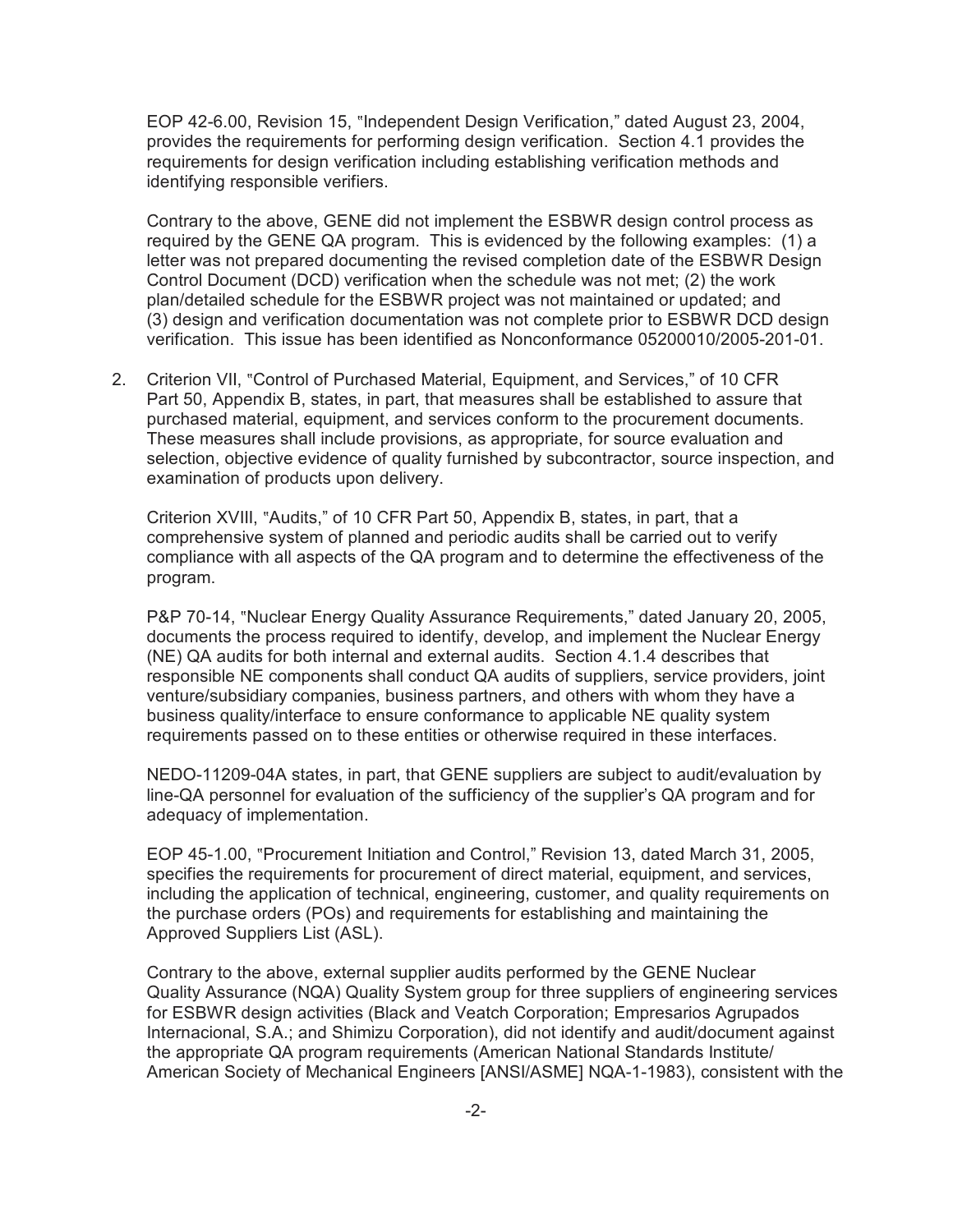Chapter 17 of the ESBWR DCD and the NEDO-11209-04A topical report. Additionally, GENE did not document the completion of either the Corrective/Preventive Actions identification or the Response/Closure portions of the GENE CARs for the findings identified during the Quality System audits at ESBWR team participants: Black and Veatch Corporation; Empresarios Agrupados Internacional, S.A.; and Shimizu Corporation. This issue has been identified as Nonconformance 05200010/2005-201-02.

3. Criterion II, "Quality Assurance Program," of 10 CFR Part 50, Appendix B, states, in part, that measures shall be established to provide for indoctrination and training of personnel performing activities affecting quality as necessary to assure that suitable proficiency is achieved and maintained.

P&P 70-30, "Personnel Proficiency in Quality-Related Activities," dated August 4, 2003, establishes the minimum requirements on personnel proficiency for employees who perform activities which affect the quality of products. The procedure requires both technical and procedural proficiency.

NEDO-11209-04A states, in part, that training and experience qualifications are defined for each position in GENE. In addition, the QA program provides for indoctrination and training of personnel performing activities affecting quality in order to provide assurance that proficiency is achieved and maintained.

EOP 75-5.00, Revision 13, "Quality and Technical Training," dated September 30, 2004, defines the quality and technical process to assure personnel proficiency in quality-related activities. The procedure requires that qualifications for technical positions be documented, and training assignments and completion records for personnel be recorded and maintained in a centralized training database.

Contrary to the above, GENE has not been documenting and maintaining training records in a centralized training database as required by the GENE QA program. This issue is identified as Nonconformance 05200010/2005-201-03.

4. Criterion XVIII, "Audits," of 10 CFR Part 50, Appendix B, states, in part, that a comprehensive system of planned and periodic audits shall be carried out to verify compliance with all aspects of the quality assurance program and to determine the effectiveness of the program.

P&P 70-11, Section 8.5.2, describes the use of an ongoing continuous improvement process to establish strategic directions. Section 8.19 further describes the system for planning and documenting audits. The procedure requires audits to be performed using pre-established procedures or checklists by appropriately trained and qualified personnel.

P&P 70-14, Section 4.1.3, requires each business component to perform internal QA self-audits to ensure conformance and compliance with applicable quality system requirements.

NEDO-11209-04A describes, in part, the general requirements for a comprehensive system of planned and documented audits to verify product quality and compliance with the QA program. In accordance with the description, GENE staff-level organizations are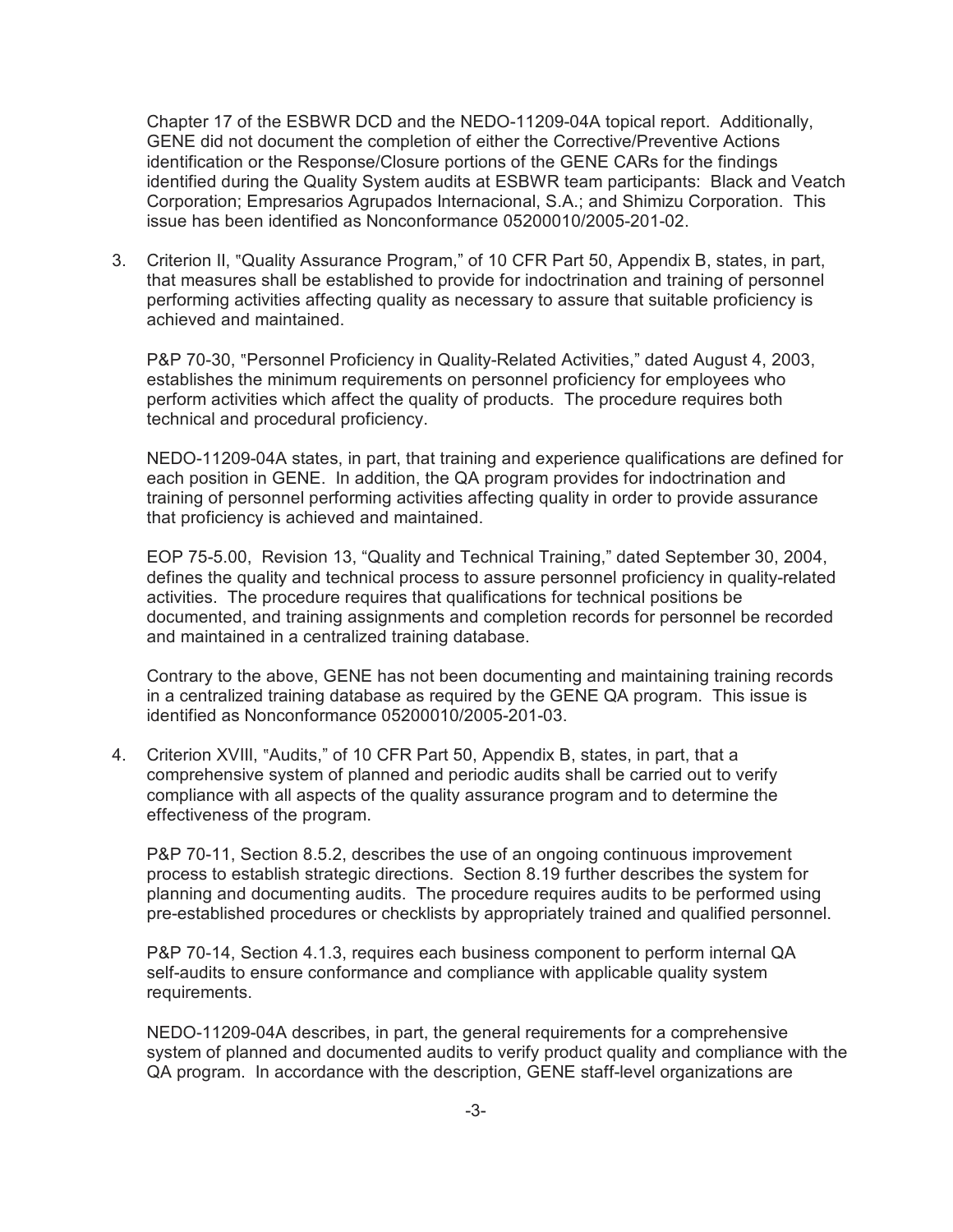required to perform annual self-audits to determine the effectiveness of, and verify compliance with, assigned portions of the QA program. Each organization prepares plans for the conduct of internal audits prior to February 1 of each year so that during the course of each year all aspects of the QA program are included in at least one self-audit.

Contrary to the above, GENE did not perform internal self-audits of the ESBWR program as required by the GENE QA program. The 2005 schedule of internal audits did not reflect the ESBWR program, and discussions with the representatives from the General Electric (GE) Quality Systems and Services Group, who have corporate responsibility for internal self-assessments of various line organizations including the ESBWR program, indicated that none were planned or scheduled for the remainder of the year. This issue is identified as Nonconformance 05200010/2005-201-04.

5. Criterion XVI, "Corrective Action," of 10 CFR Part 50, Appendix B, states, in part, that measures shall be established to assure that conditions adverse to quality, such as failures, malfunctions, deficiencies, deviations, defective material and equipment, and nonconformances are promptly identified and corrected. The identification of the significant condition adverse to quality, the cause of the condition, and the corrective action taken shall be documented and reported to appropriate levels of management.

P&P 70-11, Section 8.15, describes the general requirements for implementation of a corrective action process including: (1) identification of the potential deficiency; (2) determination of the cause; (3) documenting recommended actions to correct deficiency; (4) documenting recommended actions to preclude recurrence; (5) and ensuring proper levels of management are made aware of the deficiency to achieve resolution.

NEDO-11209-04A describes, in part, the general requirements for the implementation of a corrective action program. Procedures and practices are established which provide assurance that conditions adverse to quality are promptly identified, documented, and corrected or otherwise handled in accordance with established procedures. Corrective action followup and closeout procedures provide for assuring that corrective action commitments are implemented in a systematic and timely manner.

EOP 75-3.00, Revision 10, "Self-Assessment, Corrective Action, and Audits," dated May 12, 2005, specifies the responsibilities for actions to promptly identify, record, and correct conditions adverse to quality and to assure that these conditions do not affect the quality of a product or service. The procedure describes in detail the process for generation of a CAR, including a discussion of determining appropriate priority levels for potential deficiencies. E0P 75-3.00, Appendix A, requires that CARs be reviewed and accepted for action within 30 days of initiation of the request.

Contrary to the above, GENE did not complete the acceptance reviews associated with several ESBWR CARs within the 30-day period as required by the GENE QA program. Additionally GENE did not complete the implementation of corrective actions associated with a number of ESBWR-related CARs within the documented due dates or complete those corrective action after the assigned due dates. This issue is identified as Nonconformance 05200010/2005-201-05.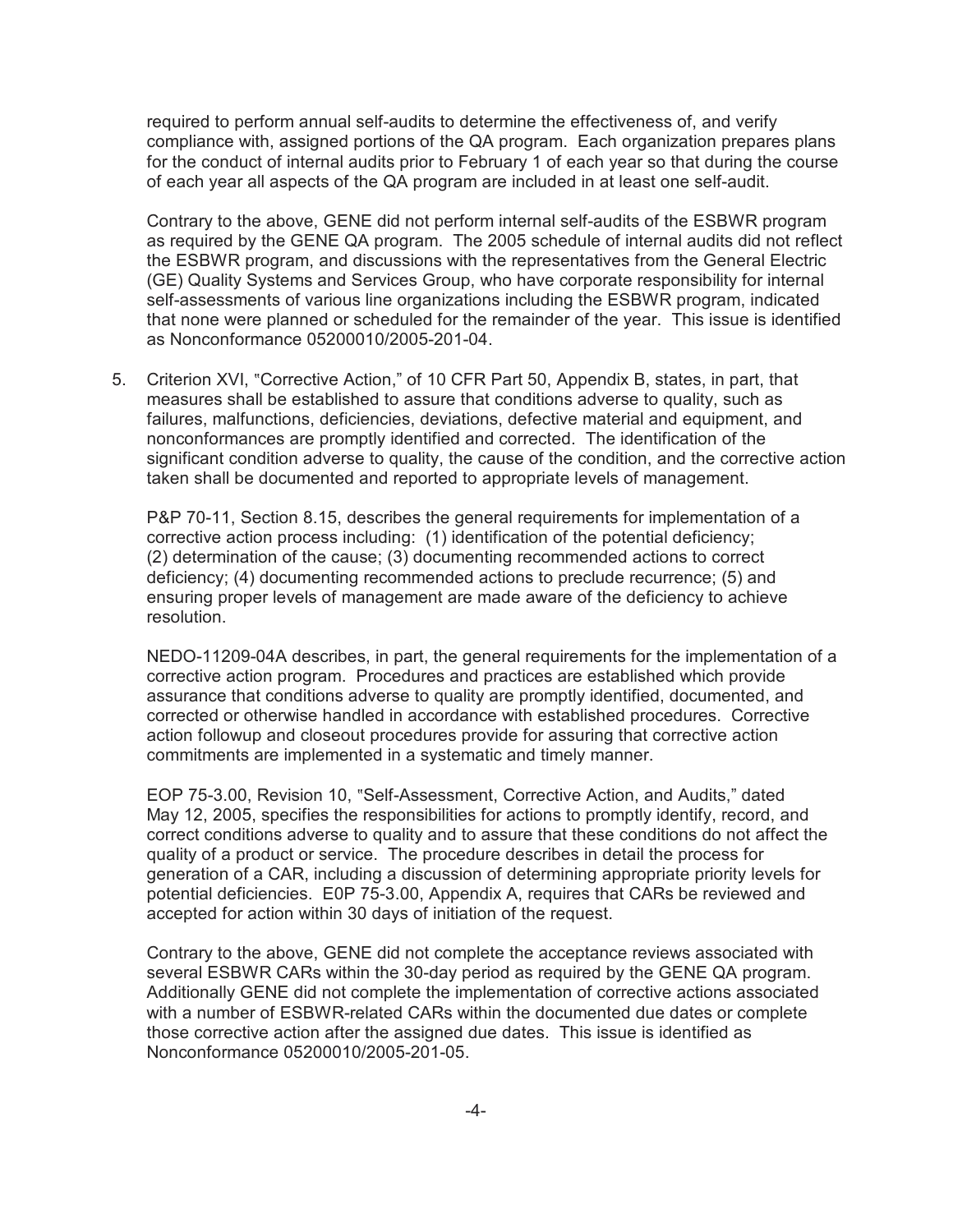Please provide a written statement or explanation to the U.S. Nuclear Regulatory Commission, ATTN: Document Control Desk, Washington, D.C. 20555, with a copy to the Chief, New Reactor Licensing Branch (NRBA), Division of New Reactor Licensing (DNRL), Office of Nuclear Reactor Regulation (NRR), within 30-days of the date of the letter transmitting this Notice of Nonconformance. This reply should be clearly marked as a "Reply to Notice of Nonconformance" and should include: 1) a description of steps that have been or will be taken to correct these items; 2) a description of steps that have been or will be taken to prevent recurrence; and 3) the dates your corrective actions and preventative measures were or will be completed.

Because your response will be made available electronically for public inspection in the NRC Public Document Room or from the NRC's document system Agency-wide Documents Access and Management System (ADAMS), to the extent possible, it should not include any personal privacy, proprietary, or safeguards information so that it can be made available to the public without redaction. ADAMS is accessible from the NRC Web site at http://www.nrc.gov/ readingrm/adams.html. If personal privacy or proprietary information is necessary to provide an acceptable response, then please provide a bracketed copy of your response that identifies the information that should be protected and a redacted copy of your response that deletes such information. If you request withholding of such material, you must specifically identify the portions of your response that you seek to have withheld and provide in detail the bases for your claim of withholding (e.g., explain why the disclosure of information will create an unwarranted invasion of personal privacy or provide the information required by 10 CFR 2.390(b) to support a request for withholding confidential commercial or financial information). If safeguards information is necessary to provide an acceptable response, please provide the level of protection, described in 10 CFR 73.21.

Dated this 10<sup>th</sup> day of January 2006.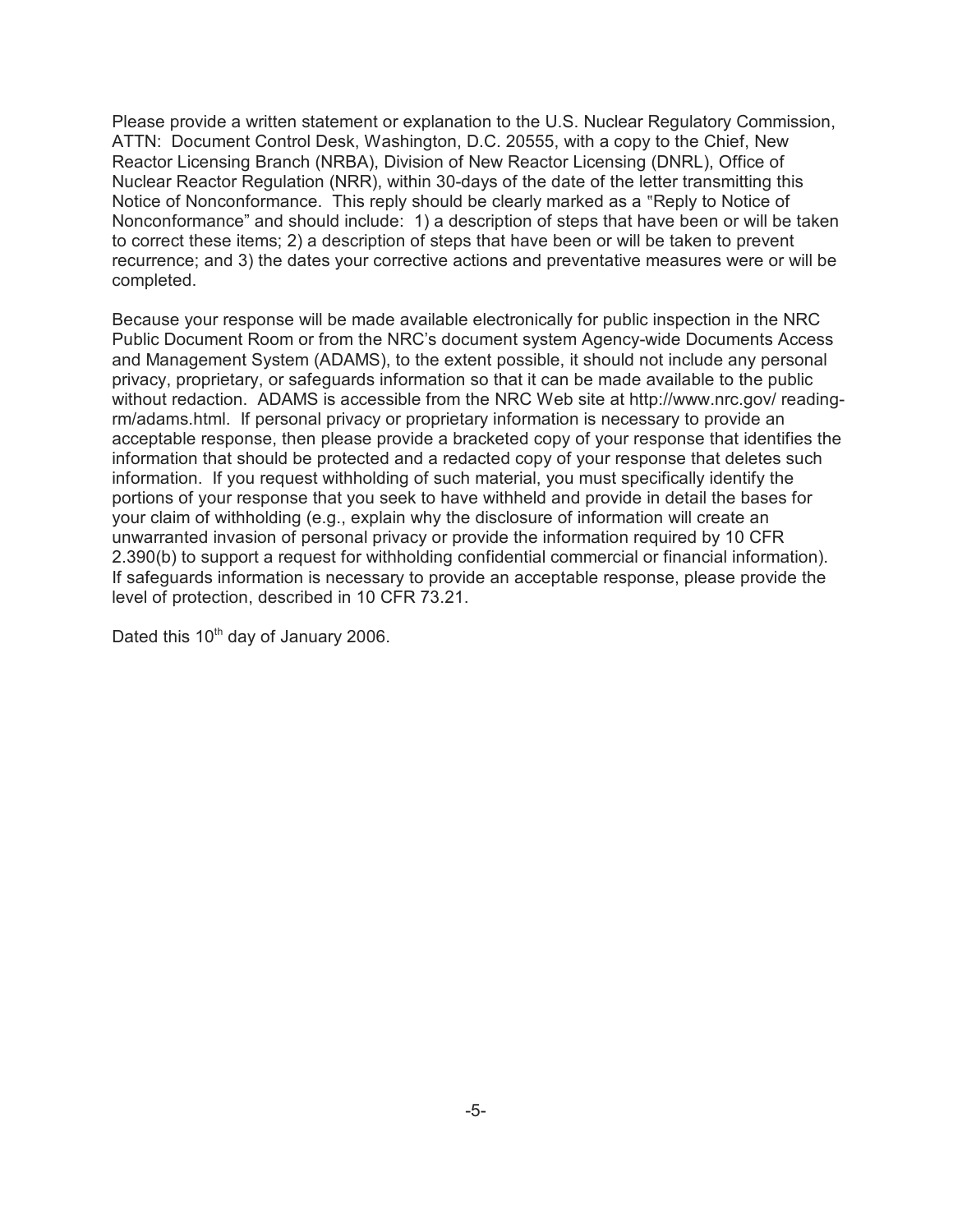# **U.S. NUCLEAR REGULATORY COMMISSION OFFICE OF NUCLEAR REACTOR REGULATION**

- Report No: 05200010/2005-201
- Organization: General Electric Nuclear Energy 3901 Castle Hayne Rd Wilmington, NC 28401
- Vendor Contact: Mr. David H. Hinds ESBWR Engineering Manager (910) 675-6363
- Nuclear Industry: General Electric Nuclear Energy (GENE) is engaged in the supply of advanced and standardized boiling water reactor (BWR) designs to utilities. GENE also furnishes engineering services, nuclear replacement parts, and dedication services for commercial grade electrical and mechanical equipment.
- Inspection Dates: November 15 -17, 2005
- Inspectors: Richard P. McIntyre, Lead Inspector, EQVA/DE/NRR Kerri A. Kavanagh, EQVA/DE/NRR Greg S. Galletti, EQVB/DE/NRR Aida Rivera-Varona, EQVA/DE/NRR Larry Rossbach, NRBA, DNRL, NRR
- Approved by: Dale F. Thatcher, Chief Quality and Vendor Branch A Division of Engineering Office of Nuclear Reactor Regulation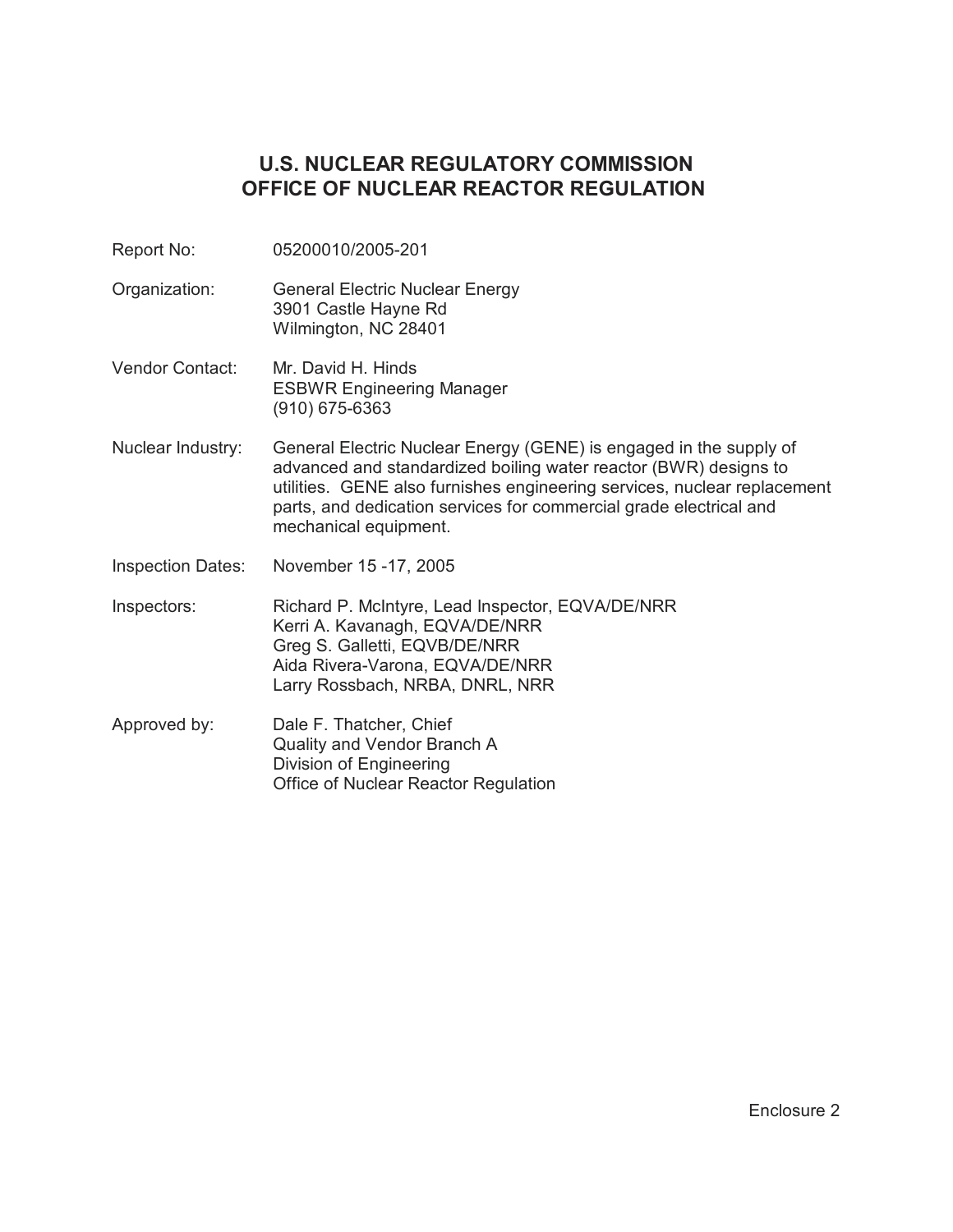## **1.0 INSPECTION SUMMARY**

The purpose of this inspection at General Electric Nuclear Energy (GENE) in Wilmington, North Carolina, was to determine if the implementation of selected portions of GENE's quality assurance (QA) program and quality activities performed to support design certification of the economic simplified boiling water reactor (ESBWR) were conducted under the appropriate provisions of NEDO-11209-04A, "GE Nuclear Energy Quality Assurance Program Description." Revision 8, dated March 31, 1989, the most recent revision that was approved by the NRC. The inspection also assessed whether the pertinent provisions of NEDO-11209-04A and NEDG-33181, "NP-2010 COL Demonstration Project Quality Assurance Plan," Revision 1, dated October 2005, were implemented for ESBWR design activities conducted at GENE offices in San Jose, California, and Wilmington, North Carolina,.

The inspection was conducted at GENE's facility in Wilmington, North Carolina. The inspection bases were:

- Appendix B, "Quality Assurance Criteria for Nuclear Power Plants and Fuel Reprocessing Plants," to Part 50 of Title 10 of the *Code of Federal Regulations* (10 CFR Part 50, Appendix B), and
- 10 CFR Part 21, "Reporting of Defects and Noncompliance."
- 1.1 NONCONFORMANCES
- Nonconformance 05200010/2005-201-01 was identified and is discussed in Section 3.2 of this report.
- Nonconformance 05200010/2005-201-02 was identified and is discussed in Section 3.4 of this report.
- Nonconformance 05200010/2005-201-03 was identified and is discussed in Section 3.5 of this report.
- Nonconformance 05200010/2005-201-04 was identified and is discussed in Section 3.6 of this report.
- Nonconformance 05200010/2005-201-05 was identified and is discussed in Section 3.7 of this report.
- 1.2 UNRESOLVED ITEMS
- Unresolved Item 05200010/2005-201-01 was identified and is discussed in Section 3.1.b.1 of this report.
- Unresolved Item 05200010/2005-201-02 was identified and is discussed in Section 3.1.b.2 of this report.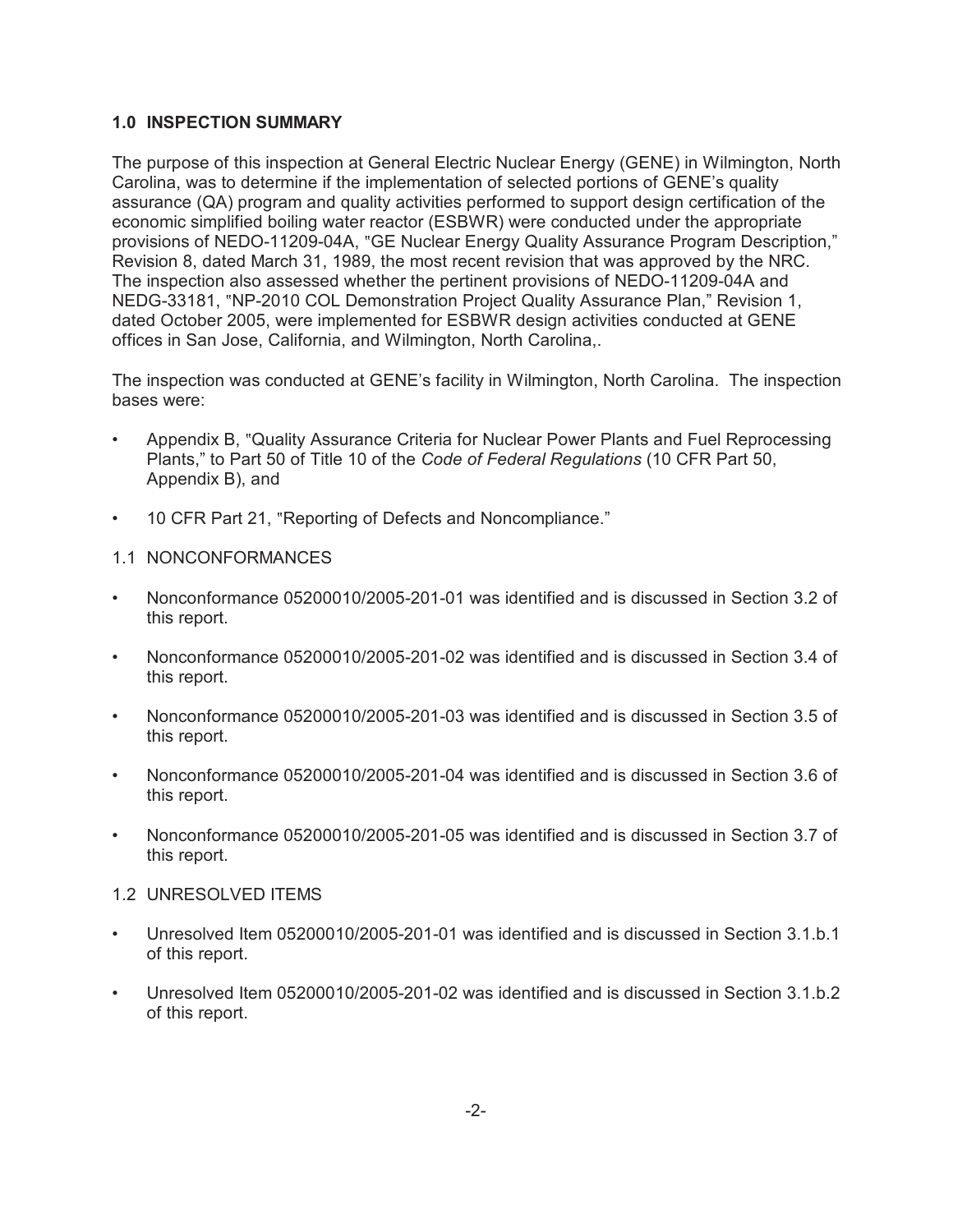## **2.0 STATUS OF PREVIOUS INSPECTION FINDINGS**

There were no Nuclear Regulatiory Commission (NRC) inspections related to ESBWR performed at GENE Wilmington, North Carolina facility prior to this inspection.

## **3.0 INSPECTION FINDINGS AND OTHER COMMENTS**

#### 3.1 QUALITY ASSURANCE PROGRAM

#### a. Inspection Scope

The NRC inspectors reviewed the QA program commitments and the implementation process for ESBWR design certification activities. Specifically, the NRC inspectors reviewed the ESBWR Design Control Document (DCD), "GENE Policies and Procedures," and NEDO-11209-04A, Revision 8, dated March 31, 1989, which governs the implementation of quality activities performed for ESBWR design activities.

#### b. Observations and Findings

#### b.1 ESBWR Quality Assurance Program

Chapter 17, "Quality Assurance," of the ESBWR DCD describes the GENE QA program for the design and construction phase of the ESBWR program. Chapter 17 commits to meet the requirements of American National Institute Standard/American Society of Mechanical Engineers (ANSI/ASME) Nuclear Quality Assurance (NQA)-1-1983 and the NQA-1a-1983 addenda as endorsed by the NRC in Regulatory Guide (RG) 1.28, Revision 3 (August 1985). Chapter 17 also references GE NEDG-33181, Revision 1 and NEDO-11209-04A, Revision 8.

NEDG-33181, Revision 1, provides the QA system and the program description which GENE will implement as supplier of ESBWR engineering services for contractual requirements for Phase 1 and Phase 2 of the Department of Energy (DOE) NP-2010 COL (US NRC construction and operating license) Demonstration Project. This encompasses all quality-related activities performed by GE as well as those performed by its subcontractors during execution of the program.

GENE Policy and Procedure (P&P) 70-11, "Quality Policy and Quality System Requirements," dated January 4, 2005, defines the GENE quality policy, including the overall requirements for the Nuclear Energy business quality system. P&P 70-11, Section 8.2.1 states that NQA is responsible for developing, issuing, and maintaining P&P 70-11 and the NEDO-11209-04A QA Program Description. P&P 70-11, Section 8.4.2 requires that all safety-related products meet the applicable quality requirements of NEDO-11209-04A and the applicable licensing commitments.

NEDO-11209-04A is the QA program description that applies to all GENE activities performed affecting the quality of items and services supplied to nuclear power plants and establishes GENE's compliance with the provisions of Appendix B to 10 CFR Part 50. NEDO-11209-04A was in place for implementation of all previous simplified boiling water reactor (SBWR) design and test activities.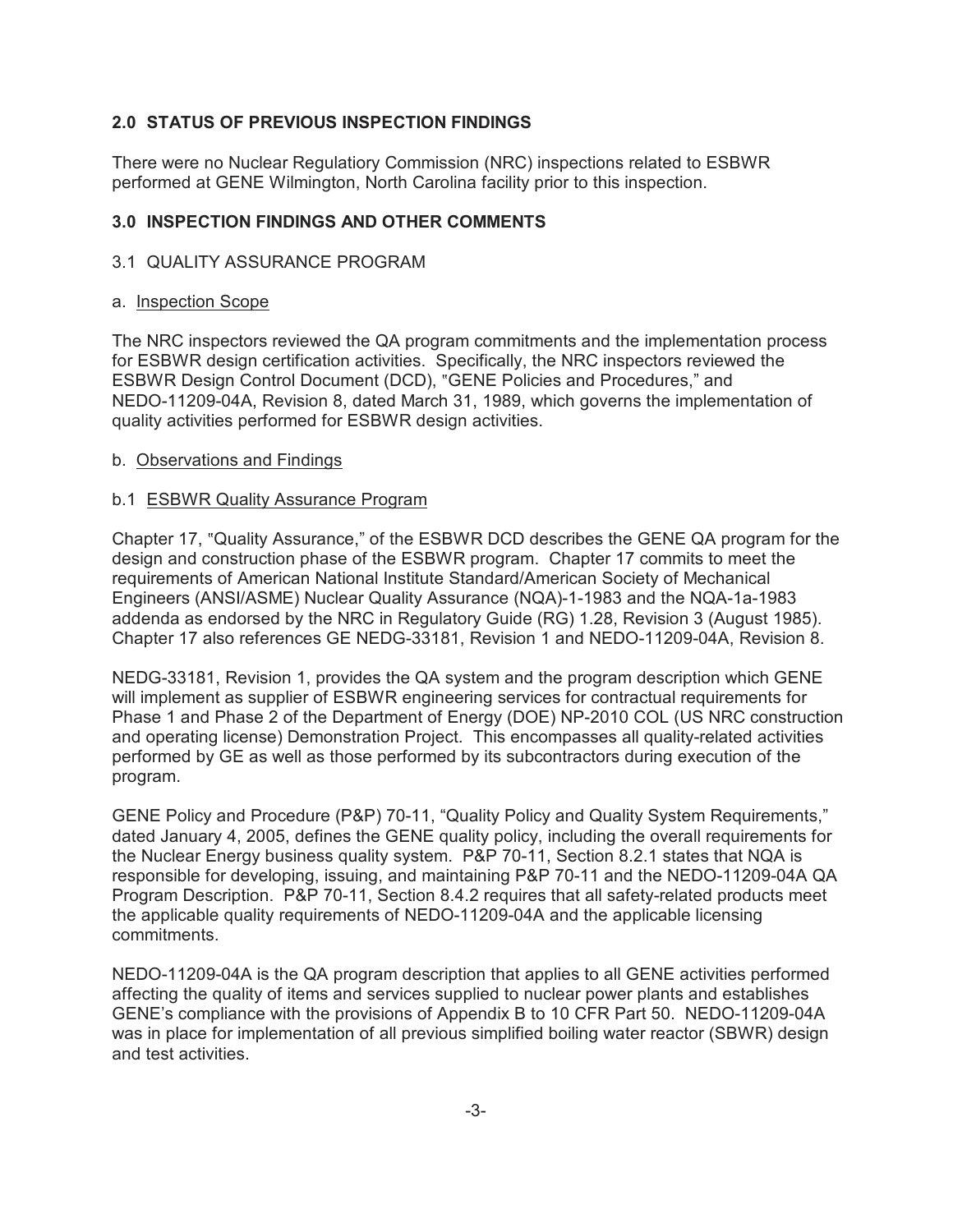During the review of Chapter 17 of the ESBWR DCD, the NRC inspectors noted that it does not include an "Introduction" section that describes what the ESBWR QA program is based upon and how it will be implemented by GENE and its various domestic and international participants. The NRC inspectors noted that this information was included in the SBWR design certification submittal and was documented in SBWR Standard Safety Analysis Report (SSAR) 25A5113, Revision A. The NRC inspectors were unable to review or verify the activities associated with the transition from the SBWR to ESBWR design, particularly as it relates to the qualification test activities that were performed for the SBWR design in the mid-1990s and are being used to support the ESBWR design certification application. GENE is requested to provide appropriate documentation in a DCD Chapter 17 "Introduction" section describing the details of QA program and commitments, and background information regarding the transition from the SBWR to ESBWR design. This issue has been identified as Unresolved Item (URI) 05200010/2005- 201-01.

## b.2 SBWR Qualification Test Program Quality Assurance Inspections

As part of the SBWR design certification review, the NRC staff conducted in-depth inspections at the principal GENE SBWR test facilities to determine if these testing activities performed to support design certification of the SBWR were conducted under the appropriate provisions of the NEDO-11209-04A, Revision 8 and NEDG-31831, "SBWR Design and Certification Program Quality Assurance Plan," dated May 1990. SBWR design certification qualification testing activities were conducted by GENE at test facilities such as the PANDA test facility in Switzerland, the PANTHERS test facility in Italy, and the GIRAFFE test facility in Japan. The data from these qualification testing activities is being used to support ESBWR design certification.

The NRC inspectors discussed with GENE personnel how best to recapture the design and test control implementation inspection documentation issued by the NRC staff for the SBWR design certification qualification testing activities cited above. To adequately document this design and test control implementation inspection documentation in Chapter 21 of the ESBWR Final Safety Evaluation Report (FSER), the NRC staff will need to recapture all of the NRC inspection reports, GENE responses to inspection findings, and NRC replies to the GENE responses. During the inspection at Wilmington, the NRC was told that these inspection records are located in the GE salt mine storage archives. The NRC staff will need GENE to recapture this documentation for FSER Chapter 21 purposes. The effort to recapture the inspection documentation records is identified as URI 05200010/2005-201-02.

#### c. Conclusions

The NRC inspectors determined that the GE ESBWR QA program requirements were adequately described in Chapter 17 of the ESBWR DCD, NEDO-11209-04A, and the various implementation procedures and guidelines and were consistent with the requirements of 10 CFR Part 50, Appendix B. The NRC inspectors determined, however, that an introduction section is required in Chapter 17 of the ESBWR DCD to describe what the ESBWR QA program is based upon and how it is to be implemented by GENE and its various domestic and international ESBWR team participants. This issue was identified as URI 05200010/2005- 201-01.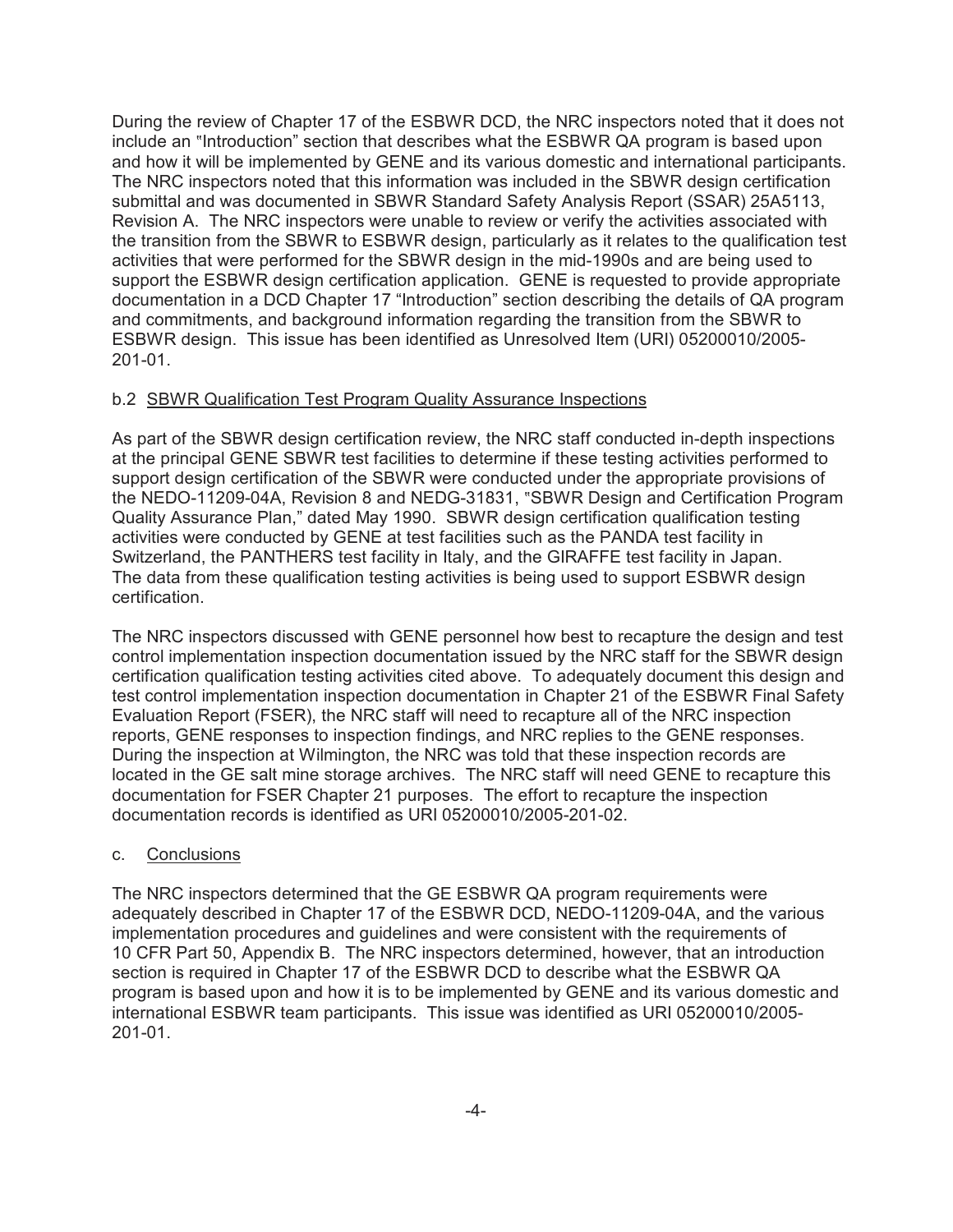The staff also identified the need for a GENE effort to recapture the NRC inspection documentation records related to the GENE SBWR design certification testing programs that will be used to support design certification of the ESBWR. This issue was identified as URI 05200010/2005-201-012.

## 3.2 DESIGN PROCESS

#### a. Inspection Scope

The NRC inspectors reviewed the implementation of the GENE design process for the ESBWR program. Specifically, the NRC inspectors reviewed the policies and procedures governing the implementation of the GENE ESBWR design process, and reviewed design record files (DRFs) for selected ESBWR systems.

#### b. Observations and Findings

The NRC inspectors reviewed the GENE policies and procedures governing the design process to assure those guidelines provided adequate description of the process and implementation requirements consistent with the requirements of 10 CFR Part 50, Appendix B, Criterion III, ?Design Control."

### b.1 Design Verification Deferral

P&P 70-11, Section 8.2.3, describes the general requirements for verification of product conformance with the quality system requirements. Specifically, Section 8.2.3 requires that product conformance be independently verified by a planned method prior to release of a product. If the required verification is not complete at the time of product release, Section 8.2.3 requires that the affected organizations be notified of the deferred verification schedule and any necessary hold requirements.

NEDO-11209-04A states, in part, that design verification is a process for an independent review of designs against design requirements to confirm that the designer's methods and conclusions are consistent with requirements, and that the resulting design is adequate for its specified purpose.

GENE Engineering Operating Procedure (EOP) 42-6.10, Revision 6, "Deferred Design Verifications," dated May 21, 2004, defines the processes for deferring design verification and for clearing previous deferrals. Specifically, Section 2.4 states that verification of an engineering controlled document can only be deferred using the Engineering Review Memorandum/Engineering Change Notice (ERM/ECN) process within the Product Data Management System (PDMS). Section 4.1 requires that for a deferred verification, the following information must be entered into PDMS: (1) the document to be deferred; (2) the affected project; (3) any limitations on the application of the data or product hold requirements resulting from the deferred verification; (4) the schedule date when design verification will be completed; and (5) the reason for the deferral. Section 4.2 provides the requirements for modifying a deferred verification which includes preparing a letter that provides the modification information for a previous deferral. This letter must include the DRF number associated with the ERM/ECN.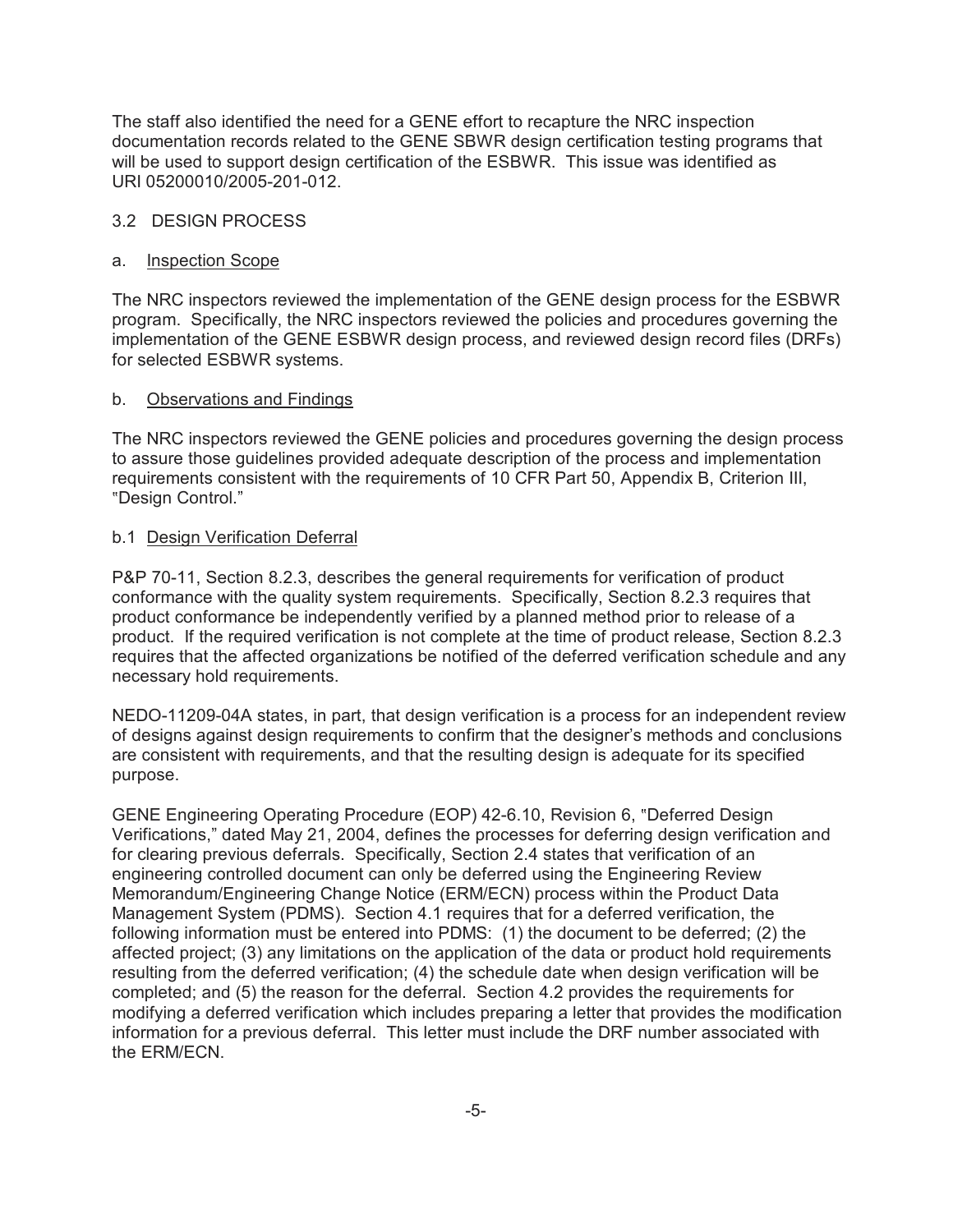By letter dated August 24, 2005, GENE submitted the ESBWR DCD for NRC final design approval and design certification. The ESBWR DCD were labeled "Conditional Release pending closure of design verifications" since GENE had not completed design verification for all of the DCDs at the time of submittal. The GENE cover letter also stated that the conditional release status will be identified on the documents until closure of the internal documentation which was scheduled for the end of October 2005.

The NRC inspectors reviewed the ERM/ECN associated with the deferral of the design verification of the ESBWR DCDs. The NRC inspectors verified that the ERM/ECN contained the required information for the deferred verification including the scheduled completion date of 60 days after submittal to the NRC. The NRC inspectors identified that the deferred verification was not complete at the time of the inspection. Additionally, GENE did not prepare a letter documenting the revised completion date of the DCD design verification as required by the GENE QA program. At the time of the inspection, GENE did not have a documented schedule for completion of the DCD design verification. In a letter to the NRC dated November 30, 2005, GENE stated that DCD Revision 1 will include the removal of "Conditional Release" status from all Tier 1 and Tier 2 documents by February 28, 2006.

#### b.2 Work Plan and Project Schedule

EOP 42-1.00, Revision 13, "Design Process," dated August 23, 2004, defines the process for performing, documenting, and certifying design activities. The procedure requires work planning and scheduling, work performance, issue/deliver output documentation, and work completion. Specifically, Section 4.1.1 requires that the work be planned and scheduled per EOP 25-5.00.

EOP 25-5.00, Revision 10, "Work Planning and Scheduling," dated June 11, 2003, requires that the work be scheduled. Specifically, Section 4.1.1 requires the development and documentation of the work plan for the overall job, including appropriate consideration of purchase order requirements, quality requirements, organizational interfaces, verifications, and job closures. Section 4.2.2 requires the use of appropriate methods/tools to maintain and control the schedule and Section 4.2.3 requires that the work plan be updated as necessary to document customer or internally initiated changes.

The NRC inspectors reviewed the "Work Plan/Quality Plan (ESBWR Design Certification)" dated January 11, 2005, which stated that a detailed project schedule is maintained as part of the ESBWR project. Representatives of ESBWR engineering provided the NRC inspectors a copy of the current detailed project schedule available in PDMS (also known as eMatrix) which was dated July 8, 2005. The July ESBWR project schedule did not have project completion dates beyond the end of August 2005. Discussions with the ESBWR engineering representatives revealed that the detailed project schedule is maintained by the GENE supplier, Black and Veatch, and that updates to the detailed project schedule are e-mailed to GE. Arevised detailed project schedule dated August 26, 2005, was provided by representatives of GE ESBWR engineering. This schedule was not available in eMatrix. According to the ESBWR engineering representative, the August schedule represented a transition to the next phase of the work plan which included completion of DCD verification and NRC request for additional information (RAI) responses. The NRC inspectors reviewed the August schedule and noted that completion dates for individual activities, such as the DCD verification, were not specified in the detailed project schedule. The NRC inspectors determined that GENE did not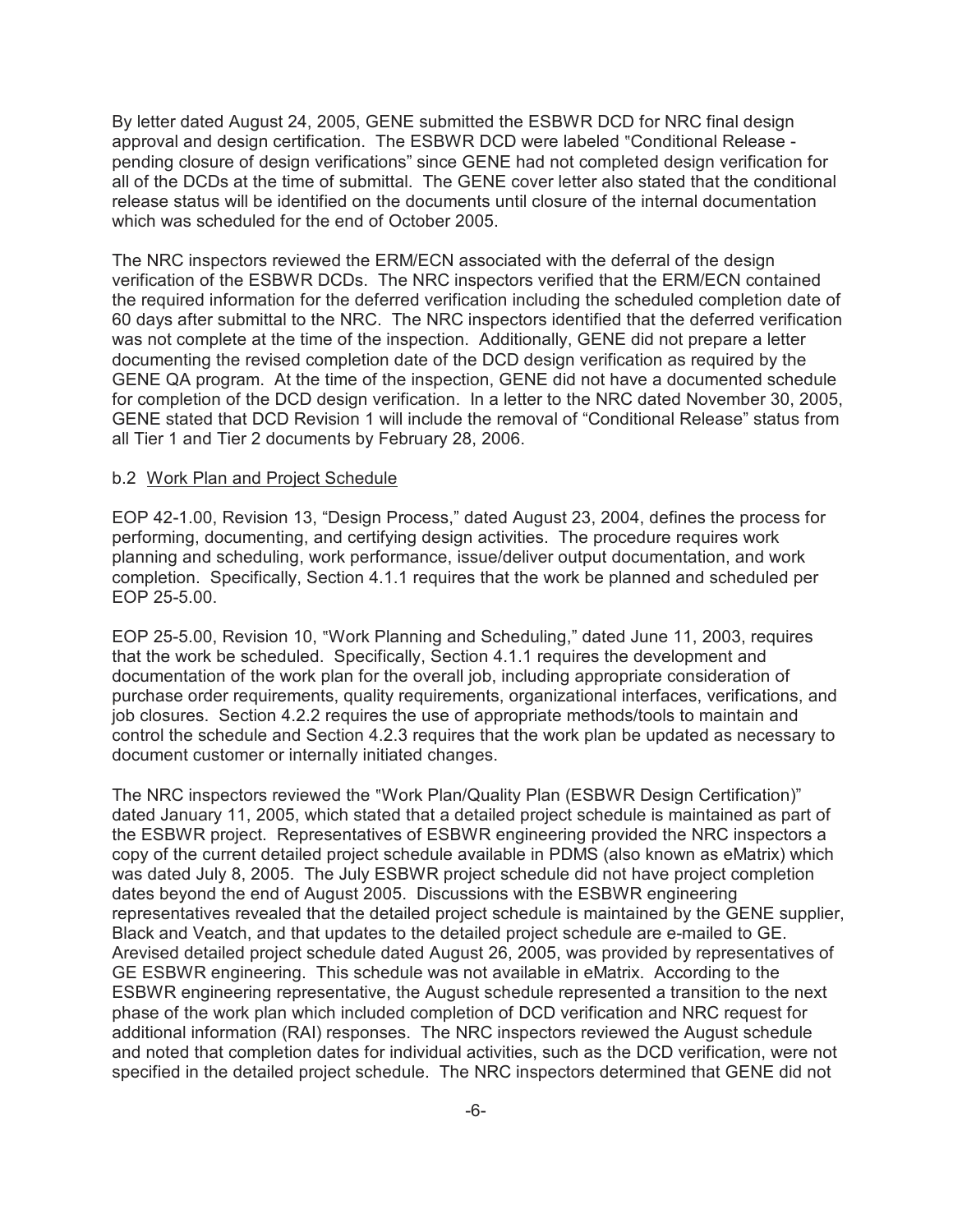maintain or update the work plan for the ESBWR project as required by the GENE QA program. The NRC inspectors determined that this contributed to GENE's inability to provide an accurate completion date of the DCD verification at the time of the inspection.

### b.3 Design Process and Verification

P&P 70-11, Section 8.6, provides the requirements for technical requirements and design inputs. The procedure requires that all technical requirements and design inputs be documented, controlled, and verified. The procedure also requires that when technical requirements and design inputs are provided to suppliers, customers, etc., prior to completion of verification, that the technical requirements and design inputs be identified as unverified and be controlled.

EOP 42-6.00, Revision 15, "Independent Design Verification," dated August 23, 2004, provides the requirements for performing design verification. Section 2.7 permits design verification to be initiated prior to design completion and to be performed in stages during the design process. Specifically, Section 2.8 specifies that design verification includes verification of both elements of the design and the overall design. Overall design includes, but is not limited to, whether all relevant topics have been considered in the design, the overall design approach is adequate, all necessary inputs have been considered and the design satisfies the design requirements. Section 4.1 provides the requirements for design verification including establishing verification methods and identifying responsible verifiers.

GENE Design Requirement 26A6452, Revision 0, "ESBWR System Design Specification Standard," dated March 25, 2005, establishes the guidelines and procedures for the preparation of the system design specifications for the ESBWR Design Certification Program. Section 10.5 of Appendix A provides the content requirements of a system design specification. Section 10.5.2 describes the listing of the supporting and supplemental documents for the applicable system design specification. A supporting document is mandatory in order to complete the requirement of the document where it is called out. Examples of mandatory documents in a system design specification include the subject system's piping and instrumentation diagram (P&ID), process flow diagram (PFD), and logic diagram (LD), if applicable. Section 10.5.2 specifically states that only documents that will be issued as part of the ESBWR design certification effort should be listed in this section. Section 10.5.4 describes the detailed design requirements to be satisfied by the system and its components. Section 10.5.4 specifically states that the level of detail provided in this section only needs to be sufficient to support the ESBWR DCD for design certification.

The NRC inspectors reviewed the implementing procedures and policy guidelines governing the GENE design process applied to the ESBWR project. The NRC inspectors verified that the guidance was consistent with the requirements for design control described in 10 CFR Part 50, Appendix B, Criterion III.

The NRC inspectors reviewed the DRFs for the isolation condenser system (ICS) (DRF-0000-0044-6235) and the standby liquid control (SLC) system (DRF-0000-0041-4682) to verify that the verification completed for these systems at the time of the inspection was completed by individuals that were not the responsible engineer or their supervisor. The NRC inspectors noted that the verification of the DCD for the SLC system was complete prior to August 24, 2005, whereas the ICS design specification was not complete until August 31, 2005,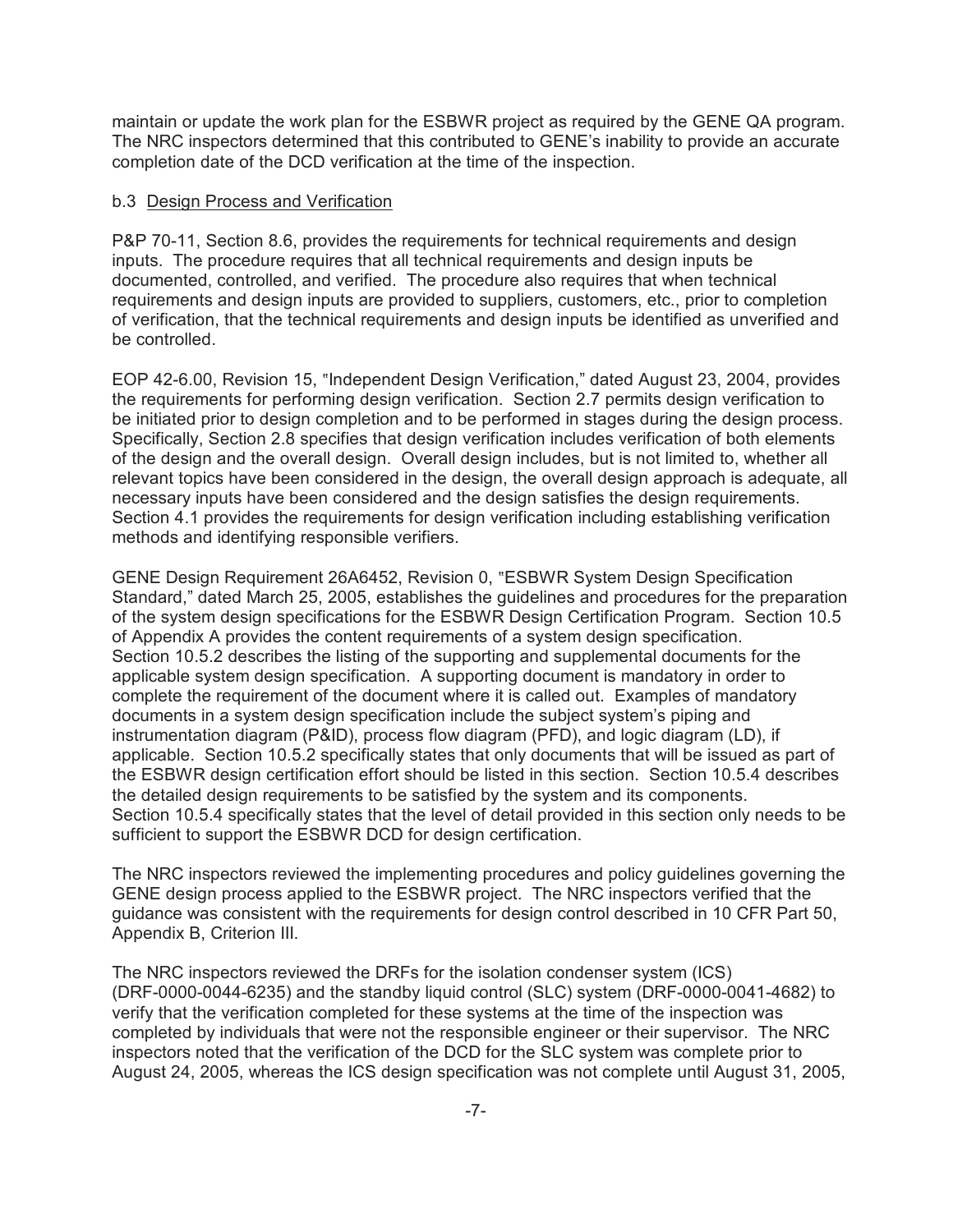after the ESBWR DCD was submitted to the NRC. The NRC inspectors discussed the DCD design verification process with the responsible manager of these systems. The GENE representative confirmed that the preferred process was to complete and verify the system design specification and other system documentation, if available, in order to use these documents as the bases for the ESBWR DCD verification. However, in some cases it was not possible to complete the verification of the system design specification, and as such, an alternate method, i.e., design notes, was implemented. The GENE representative stated that the design notes were provided as a bases of the verification and typically used other sources such as the Advanced Boiling Water Reactor (ABWR) SSAR as a starting point. The NRC inspectors reviewed the verification design notes for ICS and SLC systems and noted that both sets of notes were based on the SBWR and not the ABWR.

The NRC inspectors reviewed the system design specifications for the ICS and SLC systems and noted differences in the supporting documents required in the two system design specifications. Specifically, the ICS design specification only listed the ICS P&ID, whereas the SLC system design specification listed the SLC system P&ID and PFD as supporting documents. The NRC inspectors discussed these observations with the responsible manager of these systems who confirmed that supporting documents were included in Section 2.1.1 of a system design specification only if they were complete at the time of the system design specification development. Furthermore, the ICS verification design notes state the following:

The ICS P&ID is the only supporting document to be prepared for the ESBWR Certification. This section is similar to Section 2.1.1 of SBWR design specification 25A5013 rev 1 (reference 1). Due to time constraints, the decision was made to not develop the Process Diagram (MPL B32-1020), Logic Diagrams (MPL B32-1030), or Piping Cycles (MPL B32-3000) for the DCD phase of this project. These could be developed during detailed engineering phase of the ESBWR.

The NRC inspectors determined that EOP 42-6.00 does not explicitly define the design verification process for the DCD which resulted in multiple processes being utilized. As such, GENE did not have complete design and verification documentation prior to DCD design verification as required by the GENE quality assurance program.

## c. Conclusions

The NRC inspectors determined that the GENE design process requirements were described in the GENE policy and procedures, and were consistent with the requirements of 10 CFR Part 50, Appendix B, Criterion III. However, the NRC inspectors identified multiple examples where the design process was not implemented in accordance with the GENE procedures. These examples include: (1) uncontrolled deferred verification of the ESBWR DCDs; (2) ESBWR work plan/detailed schedule not current; and (3) incomplete design and verification documentation prior to the DCD design verification. This issue has been identified as Nonconformance 05200010/2005-201-01.

## 3.3 DOCUMENT CONTROL

## a. Inspection Scope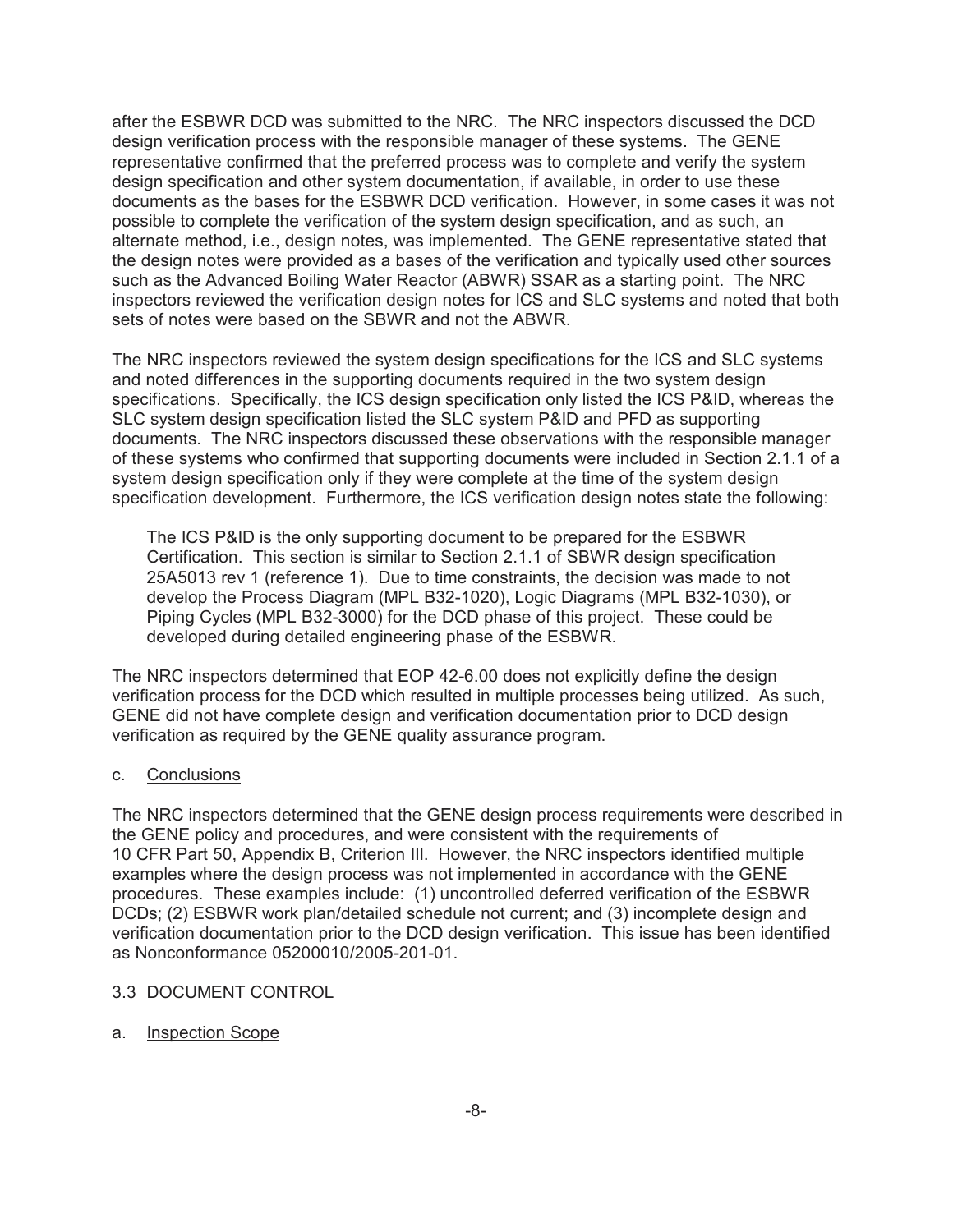The NRC inspectors reviewed the implementation of the GENE document control process for the ESBWR program. Specifically, the NRC inspectors reviewed the policies and procedures governing the implementation of the GENE ESBWR document control process.

### b. Observations and Findings

The NRC inspectors reviewed the GENE policies and procedures governing the document control process to assure those guidelines provided adequate description of the process and implementation requirements consistent with the requirements of 10 CFR Part 50, Appendix B, Criterion VI, "Document Control."

P&P 70-11 requires that all documents generated during the implementation of the quality policy shall be retained as quality records.

EOP 75-6.00, Revision 7, "Quality Assurance Records," dated September 29, 2005, defines quality records as documents containing technical information supporting design processes. The EOP states that each document must be controlled by, but not limited to, a unique identification, revision number, granted approvals, verification status for design inputs, distribution control, and retention/retrieval.

EOP 42-8.00, Revision 10, "Document Initiation or Change by ERM/ECN," dated August 23, 2004, provides the requirements for the initiation or change of engineering controlled documents by use of the ERM/ECN. The ERM/ECN process is to control changes associated with design certification documents. EOP 42-8.00 states that all functions governed by the EOP are accomplished using the PDMS, including assigning of roles, capture of information in electronic forms and databases, electronic approvals, and electronic release of completed documents.

The NRC inspectors reviewed different EOPs in order to understand the procedure for document control and approval, including document change control. The NRC inspectors were able to access the PDMS including different DRFs for different ESBWR systems. The NRC inspectors verified that documents are appropriately identified and revisions to those documents are controlled by use of the ERM/ECN process.

## c. Conclusions

The NRC inspectors concluded that the document control requirements have been appropriately implemented as required by GENE procedures to support the ESBWR program.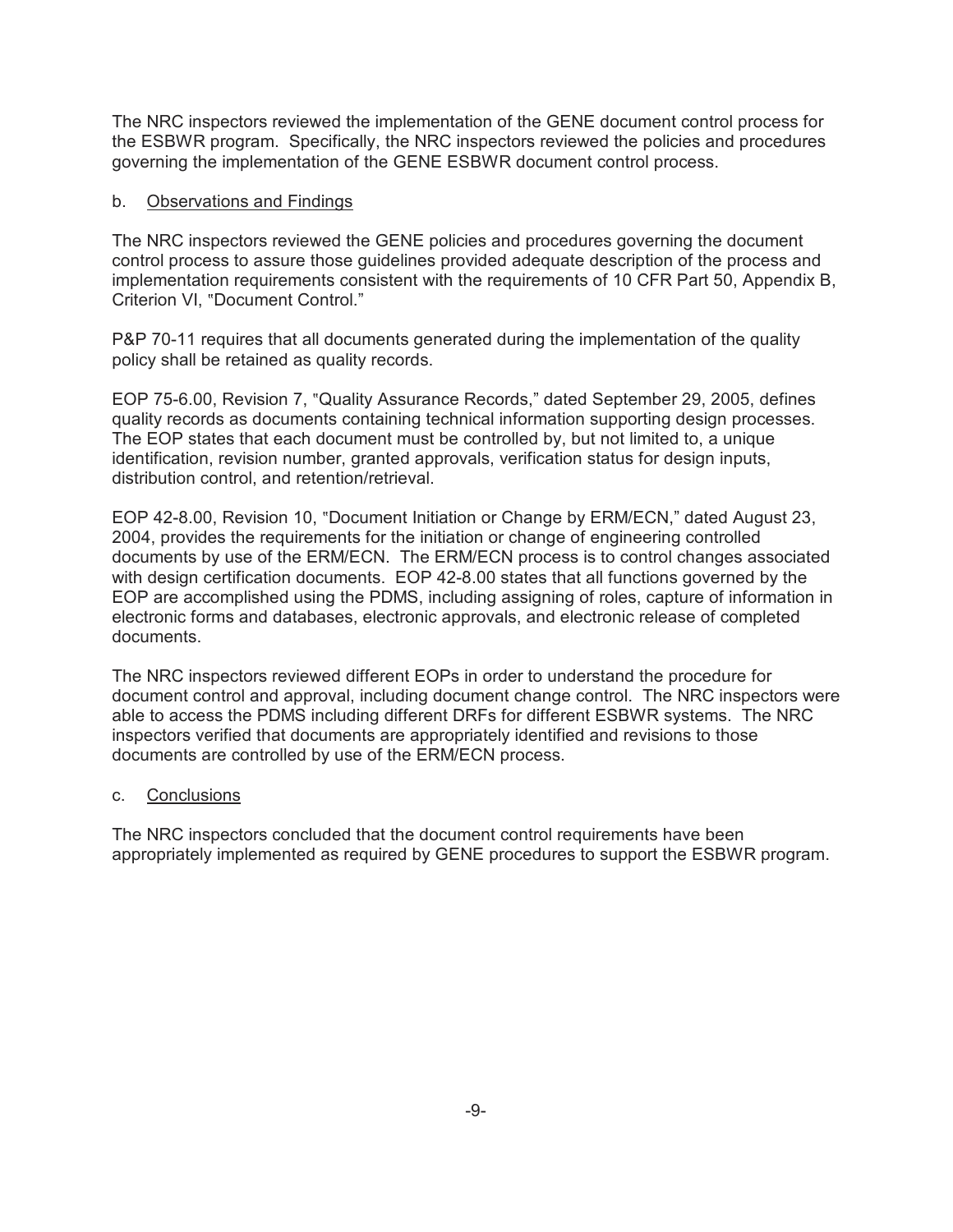## 3.4 CONTROL OF PURCHASED MATERIAL, EQUIPMENT, AND SERVICES

## a. Inspection Scope

The NRC inspectors reviewed the implementation of the GENE process of controlling purchased material, equipment, and services for the ESBWR program. Specifically, the NRC inspectors reviewed the policies and procedures governing the process to verify the quality of suppliers providing engineering services for the ESBWR design activities. The NRC inspectors also verified that the guidelines provided an adequate description of the process and implemented requirements consistent with the requirements of 10 CFR Part 50, Appendix B, Criterion VII, "Control of Purchased Material, Equipment, and Services."

### b. Observations and Findings

### b.1 Control of Purchased Material, Equipment, and Services

P&P 70-11, Section 8.19, requires that a comprehensive system of planned and documented audits be carried out to verify product quality and compliance with the QA program. It further states that QA audit requirements are provided in P&P 70-14.

P&P 70-14, "Nuclear Energy Quality Assurance Audit Requirements," dated January 20, 2005, documents the process required to identify, develop, and implement the Nuclear Energy (NE) QA audits for both internal and external audits. Section 4.1.4 describes that responsible NE components shall conduct QA audits of suppliers, service providers, joint venture/subsidiary companies, business partners, and others with whom they have a business quality/interface to ensure conformance to applicable NE quality system requirements passed on to these entities or otherwise required in these interfaces. These entities are referred to as "suppliers" and audits are called "supplier audits." Included in P&P 70-14 is a detailed description of the audit objectives, scheduling, planning, preparation, identification of audit personnel and qualification of those personnel, performance of activities associated with the audits, audit report requirements, and responses to audit results and audit records.

NEDO-11209-04A states, in part, that GENE suppliers are subject to audit/evaluation by QA personnel for evaluation of the sufficiency of the supplier's QA program and for adequacy of implementation. Each supplier of safety-related equipment or services is audited initially to determine acceptability of their QA program. It further states that QA representatives responsible for supplier audit and surveillance are typically assigned responsibilities such as participation in pre-production reviews with supplier personnel to assure mutual understanding of quality requirements.

EOP 45-1.00, Revision 13, "Procurement Initiation and Control," dated March 31, 2005, specifies the requirements for procurement of direct material, equipment, and services, including the application of technical, engineering, customer, and quality requirements on the purchase orders (POs) and requirements for establishing and maintaining the Approved Suppliers List (ASL).

The NRC inspectors reviewed the above program, implementing procedures, and policy guidelines governing the GENE control of purchased engineering services for the ESBWR program. The NRC inspectors verified that the guidance was consistent with the requirements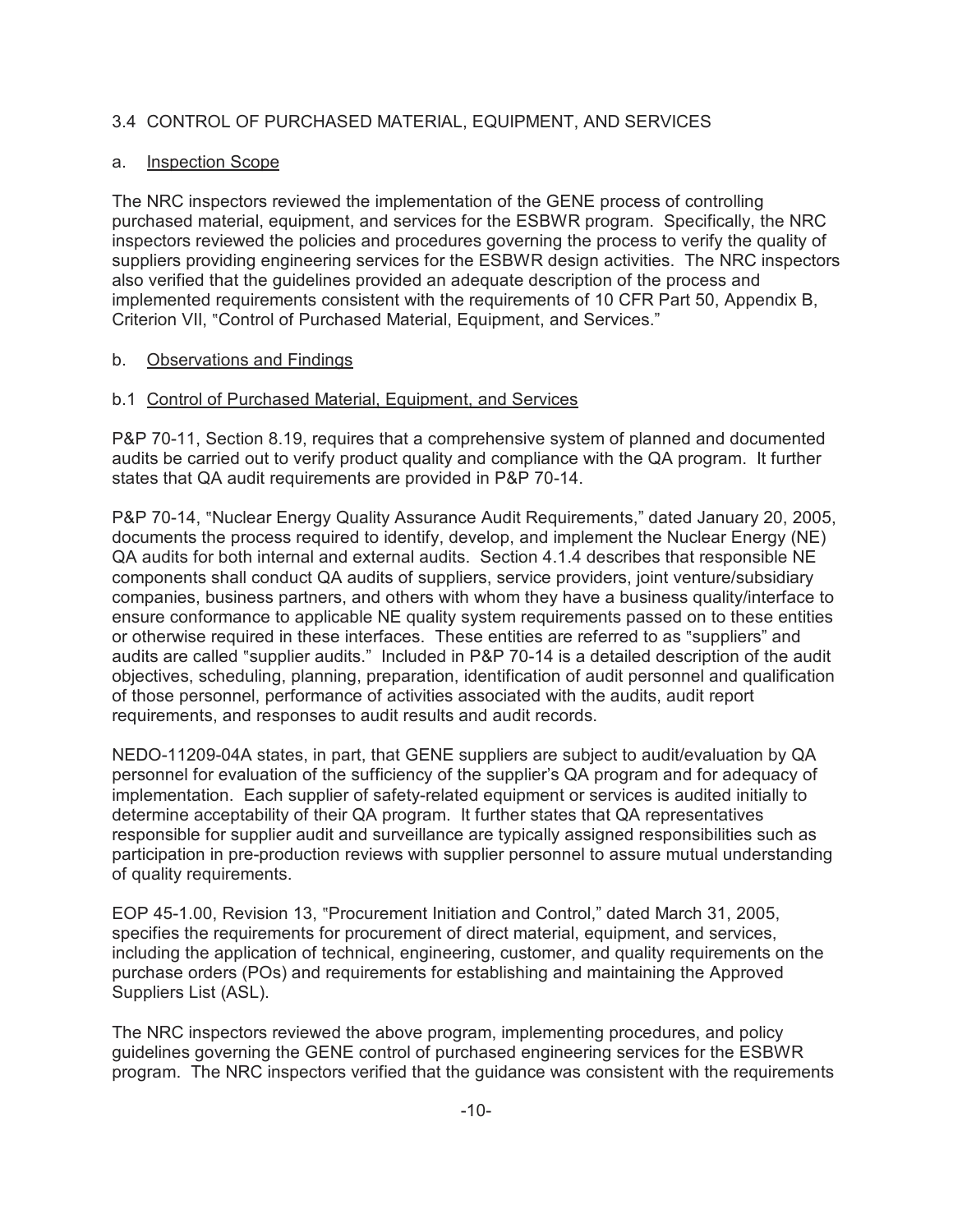for control of purchased material, equipment, and services as described in 10 CFR Part 50, Appendix B, Criterion VII. The NRC inspectors verified that the GENE process adequately specified the requirements for procurement of material, equipment, and services, including the appropriate application of technical, engineering, and quality requirements on the POs, and for supplier audits for ASL status.

GENE has approximately 12 suppliers for design engineering services/activities for the ESBWR program. The NRC inspectors chose a sample of five of these suppliers for review: Black and Veatch Corporation; Empresarios Agrupados Internacional, S.A.; Shimizu Corporation; Toshiba Corporation; and Hitachi Ltd. Currently, GENE has a Memorandum of Understanding (MOU) in place with each supplier which identifies contractual type arrangements, but also includes a paragraph identifying quality requirements for work performed. GENE stated that they are in the process of finalizing an ESBWR Masters Service Agreement for the above mentioned team participants. This agreement includes compliance with 10 CFR Part 21 and also a QA section that will require the team participants to maintain a documented quality assurance program compliant with an ESBWR Quality Assurance Requirements (EQAR-1) document. The EQAR-1 document was still being developed at the time of the inspection.

As part of the review for these five suppliers the NRC inspectors reviewed quality records such as the ASL, NQA audit plans, NQA audit reports and audit checklists, Corrective Action Request (CAR) forms, and supplier responses to audit findings. When reviewing the documents the NRC inspectors identified that the GENE NQA was inconsistently identifying the QA program requirements that were applicable and required to be reviewed in the Audit Information/Scope/ POs/Procurement Specifications and the Audit Criteria Sections of the Audit Reports. It was not clear from the audit reports as to what version of the ANSI/ASME NQA-1 standard was applicable for each supplier, and in the case of Empresarios Agrupados Internacional, ASME-NQA-1-2000 was listed as quality program requirements. This identification is not consistent with the NEDO-11209-04A QA program description. Additionally, the NRC staff has previously stated in SECY-03-0117, "Approaches for Adopting More Widely Accepted International Quality Standards" that NQA-1-2000 is not in full compliance with 10 CFR Part 50, Appendix B, requirements.

During the review of the supplier audit reports, the accompanying audit findings and the CAR forms generated for Black and Veatch Corporation; Empresarios Agrupados Internacional, S.A.; and Shimizu Corporation ESBWR suppliers; GENE could not provide the NRC inspectors documentation for GENE closure of the CARs issued for the audit findings. GENE had not documented the completion of the corrective/preventive actions identification and the response/closure portions of the GENE CARs for the supplier audit findings. Late in the inspection, GENE did provide evidence that Shimizu had responded back to the GENE audit findings, however, the CARS for identified findings were still incomplete.

#### c. Conclusions

Based on the areas reviewed, the NRC inspectors concluded that GENE oversight of suppliers for the ESBWR program generally met the requirements of NEDO-11209-04A and were consistent with 10 CFR Part 50, Appendix B, Criterion VII. However, the NRC inspectors identified several examples where the process of controlling purchased material, equipment, and services for the ESBWR program were not implemented in accordance with GENE procedures. These examples include: (1) GENE failure to identify the QA program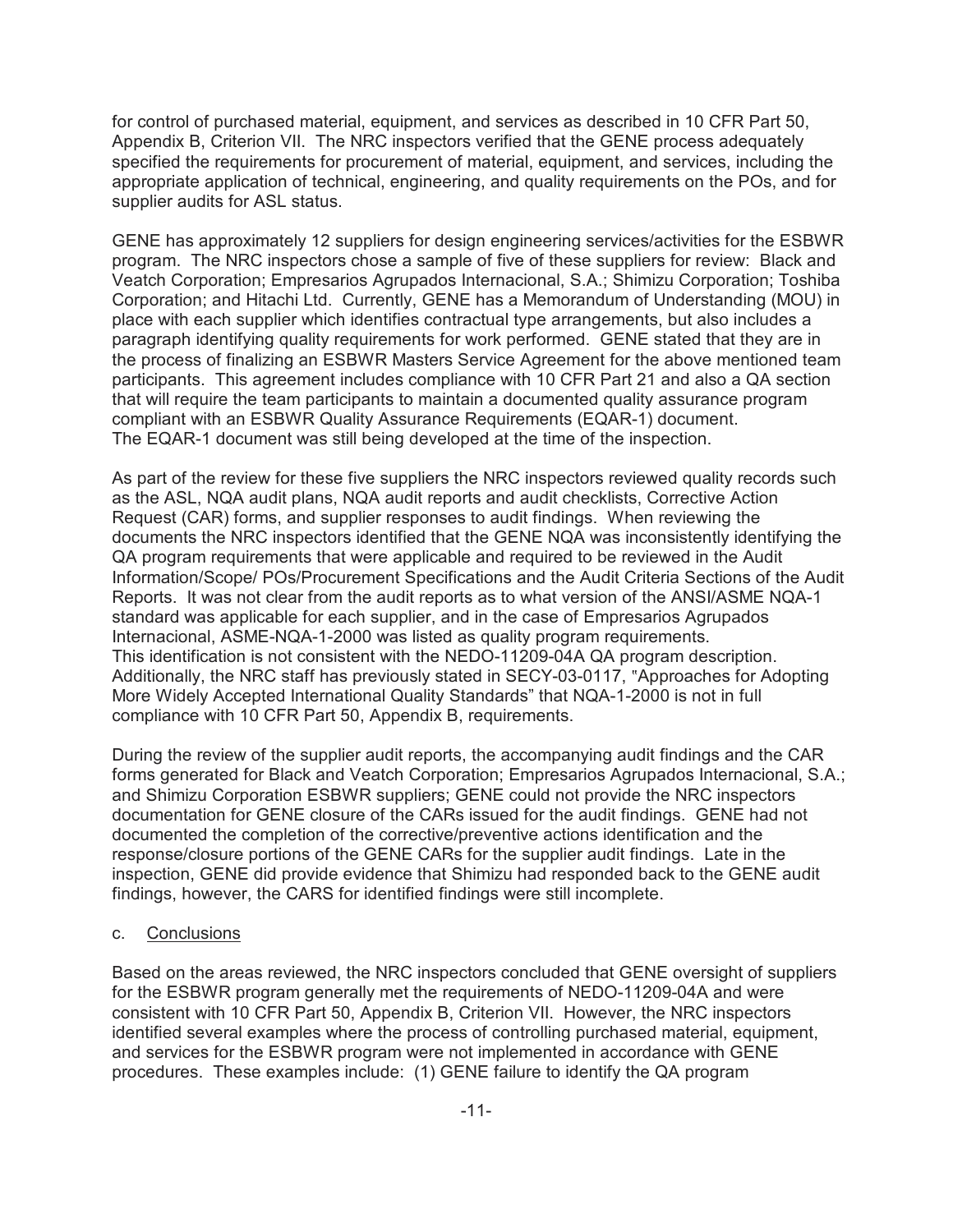requirements that conformed to GE ESBWR DCD Chapter 17 and NEDO-11209-04A; and (2) GENE had not documented the completion of either the corrective/preventive actions identification and the response/closure portions of the GENE CARs for supplier audit findings at Black and Veatch Corporation; Empresarios Agrupados Internacional, S.A.; and Shimizu Corporation. This issue has been identified as Nonconformance 05200010/2005-201-02.

## 3.5 TRAINING AND QUALIFICATION OF PERSONNEL

## a. Inspection Scope

The NRC inspectors reviewed the implementation of the GENE personnel training and qualification process for the ESBWR program. Specifically, the NRC inspectors verified that the GENE personnel training and qualification process was consistent with the requirements of 10 CFR Part 50, Appendix B, Criterion II, "Quality Assurance Program."

## b. Observations and Findings

P&P 70-30, "Personnel Proficiency in Quality-Related Activities," dated August 4, 2003, establishes the minimum requirements on personnel proficiency for employees who perform activities which affect the quality of products. The procedure requires both technical and procedural proficiency. The procedure stated the following for each of the disciplines:

• Technical Discipline

Qualification for technical positions shall be documented in position guides, or equivalent POs for subcontracted employees, and shall include minimum education, experience, and/or technical training requirements.

• Procedural System

Each employee, prior to assignment of work activities affecting the quality of products, shall be indoctrinated in the applicable quality system procedure.

NEDO-11209-04A states, in part, that training and experience qualifications are defined for each position in GENE. In addition, the QA program provides for indoctrination and training of personnel performing activities affecting quality in order to provide assurance that proficiency is achieved and maintained.

EOP 75-5.00, Revision 13, "Quality and Technical Training," dated September 30, 2004, defines the quality and technical process established by GENE to assure personnel proficiency in quality-related activities as required by GENE P&P 70-30. This procedure states:

Qualifications for technical positions, including minimum education, experience, and/or special training requirements, shall be documented.

Training assignments and completion records for GENE personnel shall be recorded and maintained in a centralized training database controlled as a Quality Information System.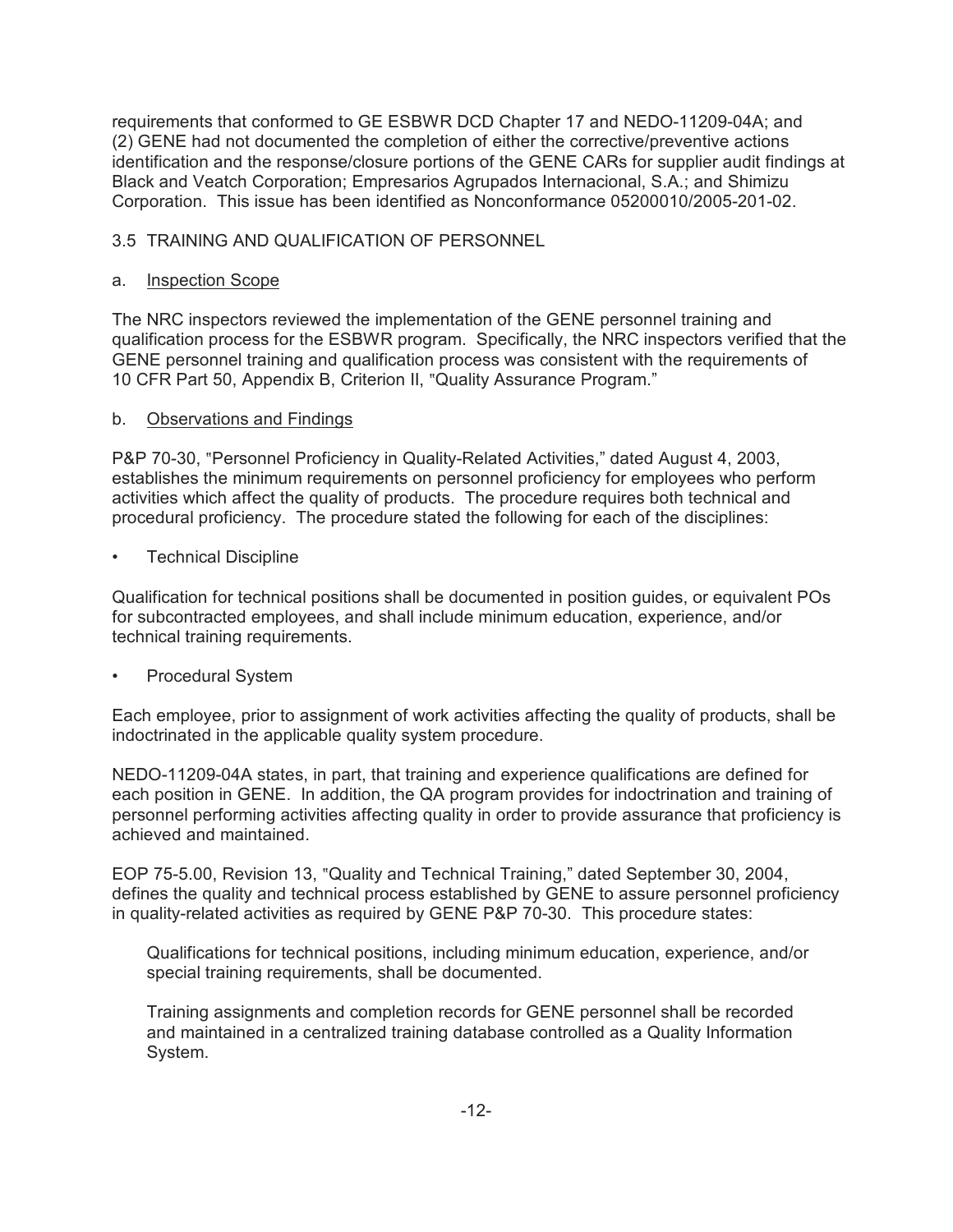GENE Engineering Service Instruction (ESI) 10-2.00, Revision 1, "Technical Proficiency," dated April 13, 2005, defines requirements for personnel performing activities affecting quality to assure that suitable proficiency is achieved and maintained. This instruction states:

Documentation of the responsible engineer's proficiency development will include a record of the quality documents requirements, quality and technical documents reviewed and a record of training courses attended. In addition, proficiency status will be documented for each analysis area (i.e., qualified to perform, verify, mentor or process lead). This documentation may reside in the individuals training record or be kept in a central controlled database.

## b.1 Procedural Training

The NRC inspectors reviewed the required procedural training and qualification requirements of personnel and suppliers working on the ESBWR program. Representatives of ESBWR Engineering provided the NRC inspectors a copy of a spreadsheet that documented all procedural training taken by each ESBWR employee. The NRC inspectors noted that the spreadsheet did not identify which training was required for each employee. As such, the NRC inspectors were not able to verify that the training completed by each employee was all the required training for that employee. The NRC inspectors were informed by ESBWR Engineering representatives that GENE uses a database to track procedural training requirements which is an acceptable method to comply with GENE's procedures. However, GENE representatives also stated that the ESBWR Engineering organization has been using the spreadsheet as their tracking method which is not consistent with GENE procedures.

This deficiency was previously identified by GENE in CAR 20380 dated August 10, 2005, with a proposed resolution of making the training database current and consistent with the spreadsheet. The NRC inspectors reviewed the training database record of two ESBWR employees. For one of the employees, the training database implied that the employee had not completed any of the required training. However, the spreadsheet used to track training for the same employee implied that all the training was completed. The GENE representatives also confirmed that the training database had not been updated as specified in the CAR.

## b.2 Technical Training

The NRC inspectors reviewed the required technical training and qualification requirements of personnel and suppliers working on the ESBWR program. GENE develops an annual Qualification and Proficiencies Report for each organization to record the latest proficiencies of the ESBWR employees based on their education, experience, and technical training. GENE representatives stated that the Qualification and Proficiencies Report was an acceptable method to comply with GENE procedures. However, the NRC inspectors noted that the Qualification and Proficiencies Reports did not contain records for the criteria or requirements for employees to become proficient in each field as required by procedures.

The NRC inspectors reviewed a Qualification and Proficiencies Report generated for the Systems Engineering organization. The NRC inspectors noted that a Qualification and Proficiencies Report was not available for ESBWR Engineering. As such the NRC inspectors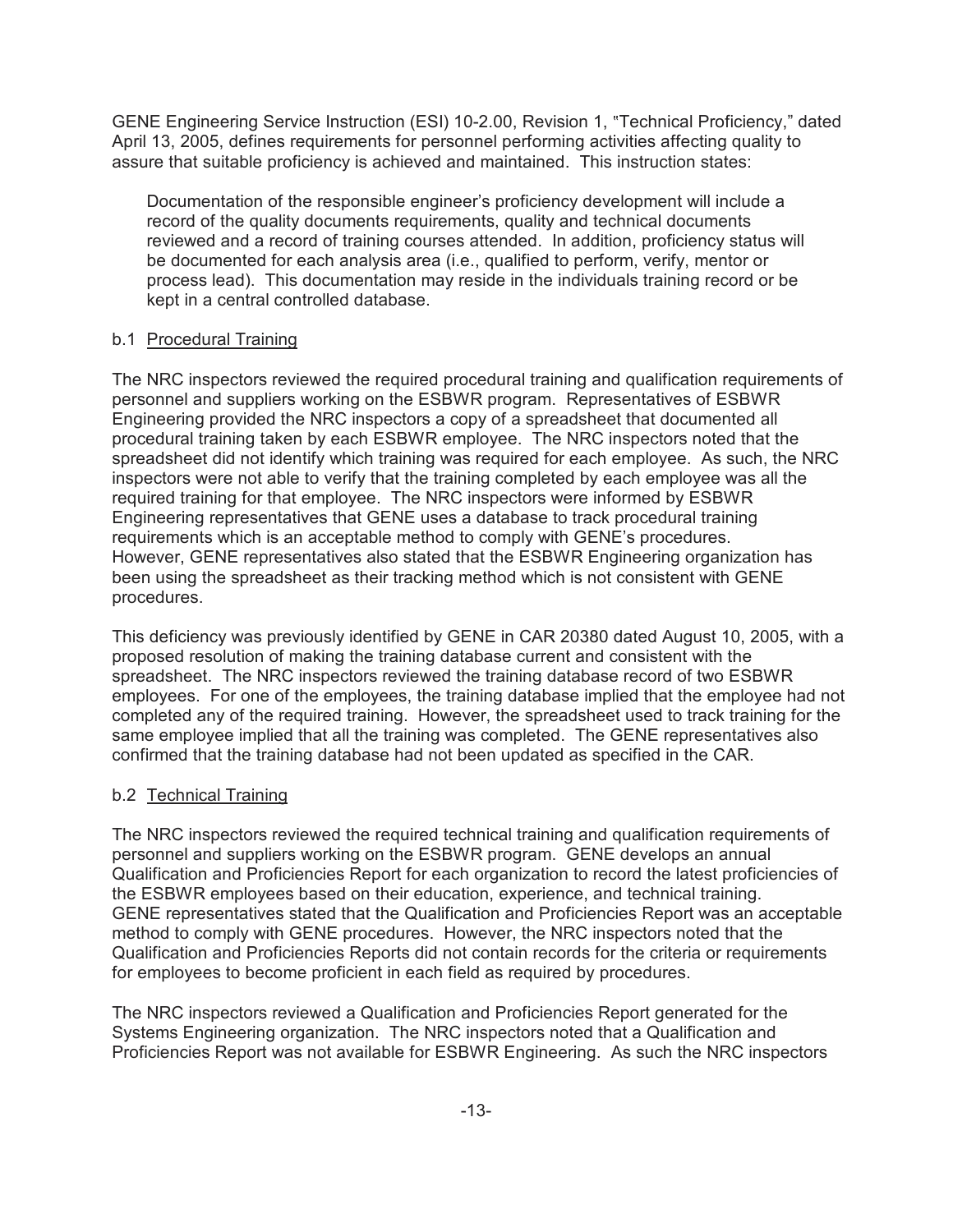were unable to verify any qualifications or technical training for ESBWR Engineering personnel as required by GENE procedures.

## b.3 Supplier Training

The NRC inspectors reviewed CAR 19858, dated February 18, 2005, which identified a failure to meet the commitment to train suppliers working on the ESBWR program outside GENE facilities/site (i.e., Panlyon and Theofaneous) to the applicable GENE requirements/procedures. GENE representatives provided the inspector records that confirmed that the required procedural training was provided to these suppliers. However, this action had not been documented in the CAR.

## c. Conclusions

The NRC inspectors determined that the GENE personnel training and qualification process requirements were described in the GENE policy and procedures, and were consistent with requirements of 10 CFR Part 50, Appendix B, Criterion II. However, the NRC inspectors identified several examples where the personnel training and qualification process was not implemented in accordance with GENE procedures. The NRC inspectors concluded that training had not been adequately identified, documented, and maintained as required by GENE procedures to support the ESBWR program. This issue has been identified as Nonconformance 05200010/2005-201-03.

## 3.6 AUDITS

## a. Inspection Scope

The NRC inspectors reviewed implementation of the GENE audit process for the ESBWR program. Specifically, the NRC inspectors reviewed the policies and procedures governing the implementation of the GENE ESBWR audit program, and reviewed the GE Nuclear Quality Assurance (NQA) audit of the GENE ESBWR program performed in January 2005.

## b. Observations and Findings

## b.1 Policies and Procedures Governing Audits

The NRC inspectors reviewed GENE policies and procedures governing the audit process to assure those guidelines provided an adequate description of the process and implementation requirements consistent with the requirements of 10 CFR Part 50, Appendix B, Criterion XVIII, "Audits."

NEDO-11209-04A describes, in part, the general requirements for a comprehensive system of planned and documented audits to verify product quality and compliance with the QA program. In accordance with the description, GENE staff-level organizations are required to perform annual self-audits to determine the effectiveness of, and verify compliance with, assigned portions of the QA program. Each organization prepares plans for the conduct of internal audits prior to February 1 of each year so that during the course of each year all aspects of the QA program are included in at least one self-audit.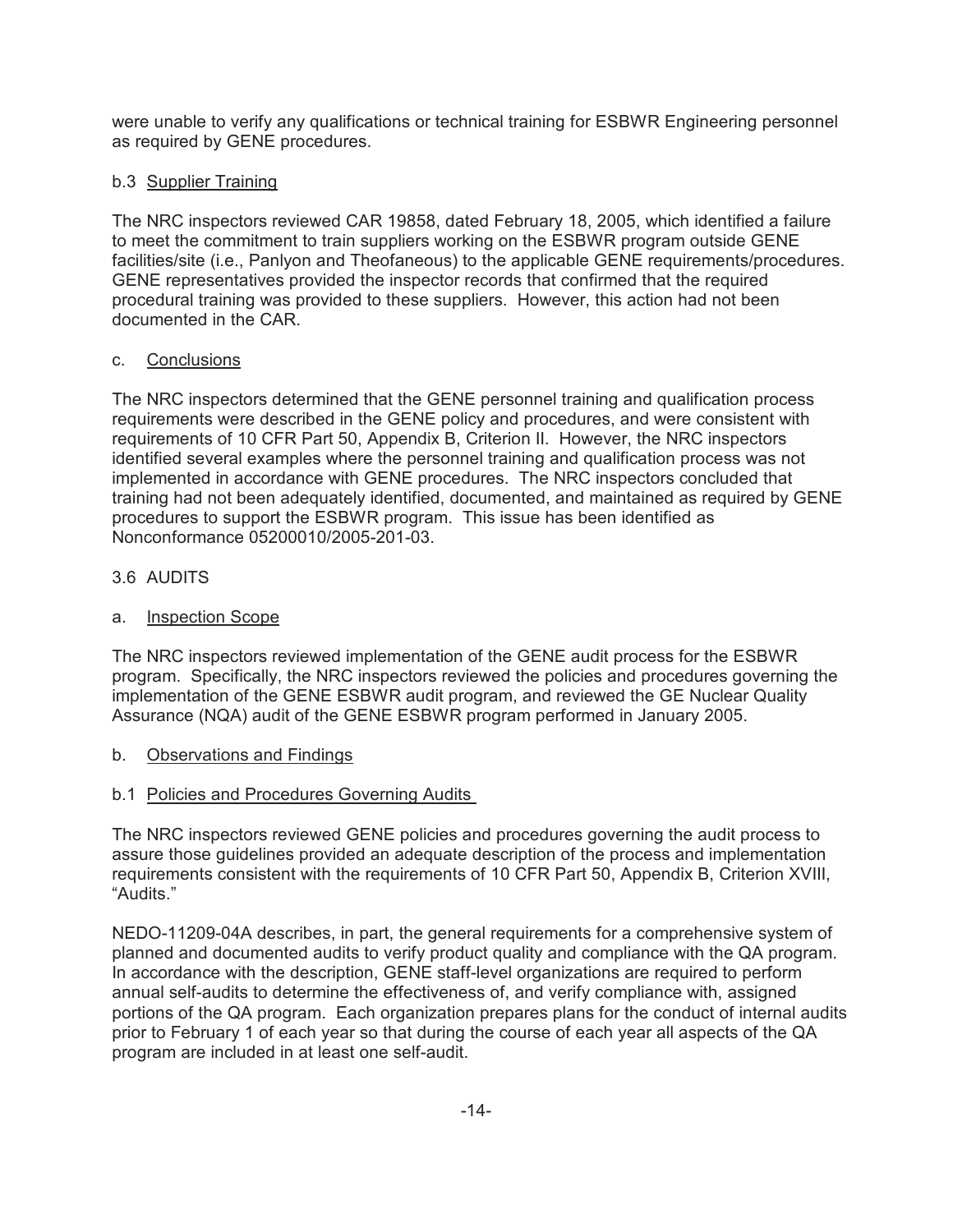P&P 70-14 requires all audits to be retained for a period of 3 years or until all corrective actions have been completed (if that exceeds 3 years).

P&P 70-11, Section 8.5.2, describes the use of an ongoing continuous improvement process to establish strategic directions. The procedure requires audits to be performed using pre-established procedures or checklists by appropriately trained and qualified personnel.

EOP 75-2.00, Revision 13, "Qualification and Certification of Personnel," dated January 14, 2005, further describes the qualification process for lead auditors defines criteria for the qualification, training requirements, skill maintenance, and record of qualification.

The NRC inspectors reviewed the NQA audit performed January 2005 by GENE. The NRC inspectors verified that the audit was performed in accordance with requirements specified in the implementing procedures and policy guidelines. The NRC inspectors verified that the auditors used a detailed audit checklist describing each major audit activity and that the checklists were completed and written evaluations were documented. The NRC inspectors verified that lead auditors and auditors were current in qualification to perform activities. Qualification training records and qualification status information was provided in the audit packages as required by procedures. The NRC inspectors also verified that additional technical experts on the audit were adequately qualified to perform the activities assigned to them during the audit. The NRC inspectors also verified that all issues identified by the audit team were adequately identified within the CAR system for evaluation, and determination of corrective and preventive actions.

## b.2 External Audits

NEDO-11209-04A, Revision 8, Section 18, describes both internal audits and audits performed by General Electric (GE) of GENE suppliers. The NEDO provides a high-level discussion of the purpose of the audits, applicability to GE organizations, schedule and planning including documentation to support the audits, and actions taken to correct any noncompliance identified as a result of the audit. The NEDO also describes the criteria for determining the frequency of supplier audits. As a minimum, supplier audits are performed every 3 years or more frequently based on (1) importance, complexity, and quality requirements of the item, (2) results of previous audits, (3) history of performance of product or purchased service, and (4) effectiveness of implementation of suppliers QA program.

The NRC inspectors verified that the current audit schedule of ESBWR suppliers and other GENE suppliers were performed within the required triennial period in accordance with procedural requirements for such evaluations.

#### b.3 Internal Self-Assessments/Audits

P&P 70-14, Section 4.1.3, requires each business component to perform internal QA self-audits to ensure conformance and compliance with applicable quality system requirements. Also in accordance with Section 4.1.3, audit of a business component performed by NQA does not relieve that business component from performing internal self audits.

EOP 75-3.00, Section 4.9, requires the performance of annual self-assessments of assigned CARs or other process product issues to identify opportunities for significant process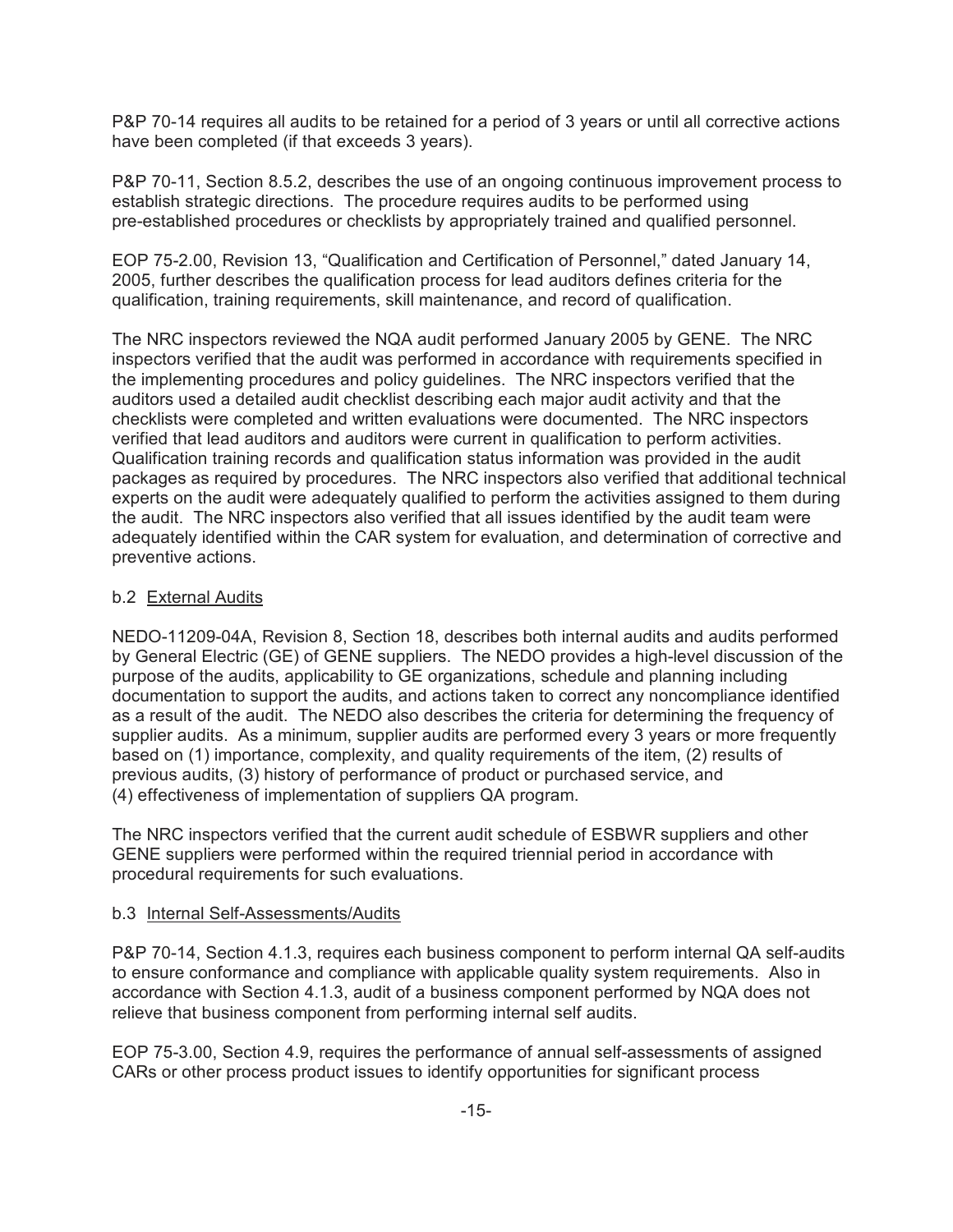improvements. Requirements to document results of self-assessments are further described in EOP 75-6.00, Revision 7.

As part of the review of audit activities, the NRC inspectors attempted to review any internal self-assessments conducted by the ESBWR organization. During discussions with GENE, the NRC inspectors identified that no internal ESBWR self-assessments had been performed. The 2005 schedule of internal audits did not include the ESBWR program, and discussions with the representatives from the GENE Quality Systems and Services Group, who have corporate responsibility for internal self-assessments of various line organizations including ESBWR, indicated that none were scheduled for the remainder of the year.

The NRC inspectors noted that this deficiency was apparently previously identified by a GENE customer and as a result, corrective actions were initially taken by GENE to develop a self-assessment procedure. The effort was halted to address the current self-assessment guidance already embodied within the EOPs and P&Ps and to better determine what changes to that guidance are necessary to ensure adequate implementation of a QA program for all GENE divisions.

## c. Conclusions

The NRC inspectors determined that the GENE audit program requirements were adequately described in GENE policy and implementation guidelines, and were consistent with the requirements for conducting audits described in 10 CFR Part 50, Appendix B, Criterion XVIII. The NRC inspectors determined, however, that requirements to perform internal self-assessments were not adequately implemented in accordance with those administrative requirements. This issue has been identified as Nonconformance 05200010/2005-201-04.

## 3.7 CORRECTIVE ACTIONS

## a. Inspection Scope

The NRC inspectors reviewed the implementation of the GENE corrective action process associated with the ESBWR program. Specifically, the NRC inspectors reviewed the policies and procedures governing the implementation of the GENE ESBWR corrective action program, and reviewed the current status of corrective actions associated with the GENE ESBWR program. These corrective actions are primarily the result of: (1) the GE NQA audit of the GENE ESBWR program performed in January 2005; (2) the Duke NuStart Audit dated September 12, 2005, (NuStart Audit No. GE05-01) of the ESBWR program; and (3) GENE ESBWR self-identified issues.

## b. Observations and Findings

## b.1 Policies and Procedures Governing Corrective Actions

The NRC inspectors reviewed GENE policies and procedures governing the corrective action process to assure that those guidelines provided adequate description of the process and implementation requirements consistent with the requirements of 10 CFR Part 50, Appendix B, Criterion XVI, "Corrective Actions."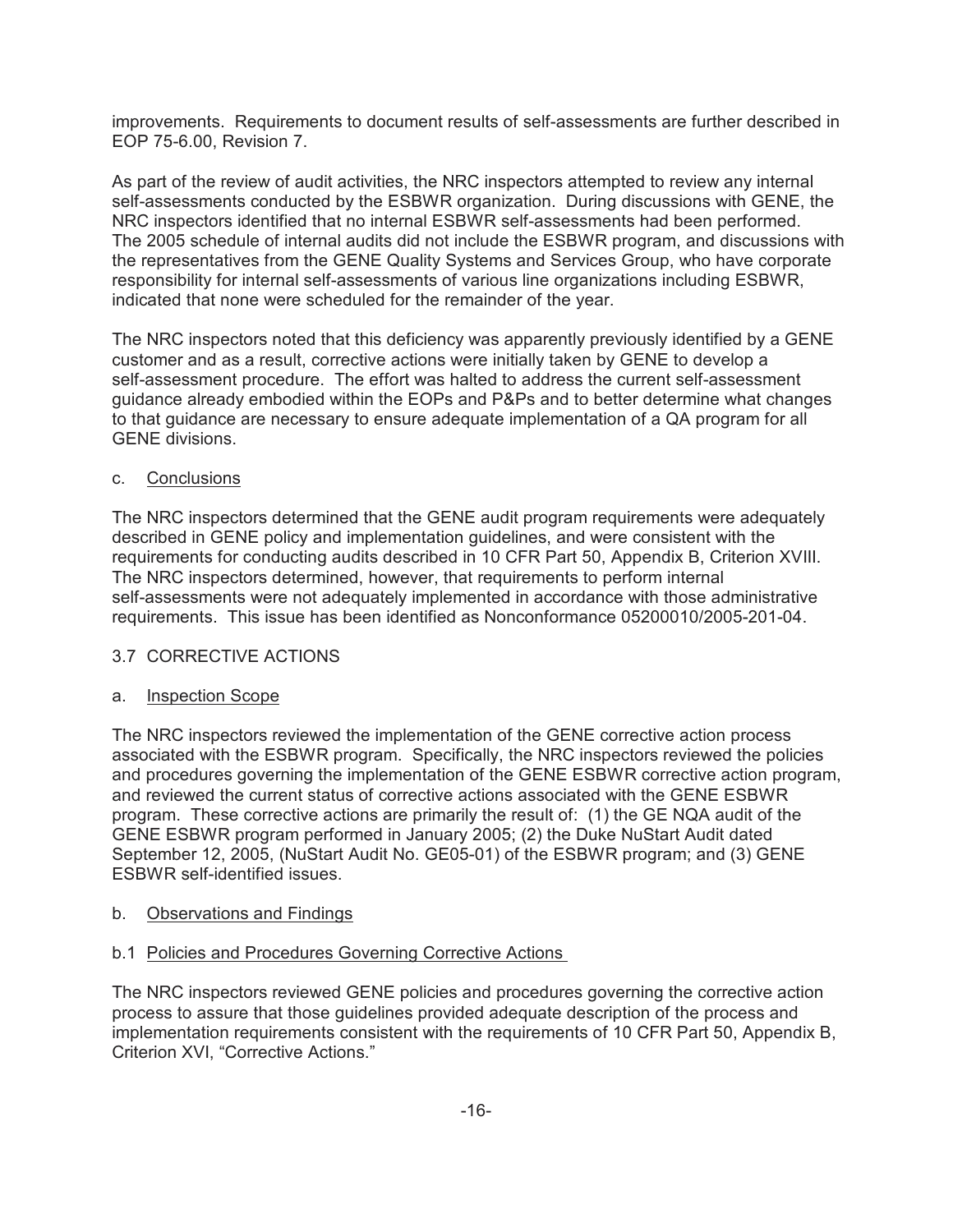NEDO-11209-04A describes, in part, the general requirements for the implementation of a corrective action program. Procedures and practices are established which provide assurance that conditions adverse to quality are promptly identified, documented, and corrected or otherwise handled in accordance with established procedures. Corrective action followup and closeout procedures provide for assuring that corrective action commitments are implemented in a systematic and timely manner.

P&P 70-11, Section 8.15, describes the general requirements for implementation of a corrective action process including: (1) identification of the potential deficiency; (2) determination of the cause; (3) documented recommended actions to correct deficiency; (4) documented recommended actions to preclude recurrence; and (5) ensuring proper levels of management are made aware of the deficiency to achieve resolution.

EOP 75-3.00 specifies the responsibilities for actions to promptly identify, record, and correct conditions adverse to quality and to assure that these conditions do not affect the quality of a product or service. The procedure describes in detail the process for generation of a CAR, including a discussion of determining appropriate priority levels for potential deficiencies. Examples of situations which would require the generation of a CAR are also provided for reference. The procedure further details step by step procedures for CAR initiation, CAR response, corrective and preventive action completion, CAR closure, and CAR effectiveness review. CARs are tracked in the electronic commitment tracking system (CTS) and contains the official quality records assigned for each CAR. CTS is the means of advising top management, including the quality council, on the status and adequacy of a system as a result of the analysis and audit of the CARs. The procedure states that CARs shall be maintained for a period of 3 years after a CAR is closed. EOP 75-3.00, Appendix A, provides detailed instructions for initiating a CAR and requires that corrective action requests be reviewed and accepted for action within 30 days of initiation of the request.

In addition to these general guidelines, the GE Engineering Service Group, has a set of ESIs which further describe the corrective action process and implementation requirements. ESI 20.500, "Corrective Action Program Management," specifies the requirements for Engineering and Technology implementation of the EOP 75-3.00. It provides a general description for the initiation of CARs, generation of responses and the requirements for individual review and acceptance of CAR results. ESI 20-05.10, "Engineering and Technology Quality Council," describes the formation and assigned duties for supporting the CAR. The council is required to meet on a regular basis to review CARs to ensure proper assignment, problem description, assign priority, and trend codes. ESI 20-5.20, "CAR Critique Process." defines the process for evaluating the adequacy of responses to significant CARs (i.e., Priority A1 internal or A1/A2 external). Issues such as adequacy of root cause evaluation, appropriate and completeness of causal factors determination, accuracy of effects and extent of condition, thoroughness of corrective and preventive actions are described.

The NRC inspectors reviewed the implementing procedures and policy guidelines governing the GENE corrective action program applied to the ESBWR program. The NRC inspectors verified that the guidance was consistent with the requirements for corrective actions described in 10 CFR Part 50, Appendix B, Criterion XVI and contained the necessary elements to ensure conditions adverse to quality were identified, prioritized, evaluated, and corrected in a timely manner.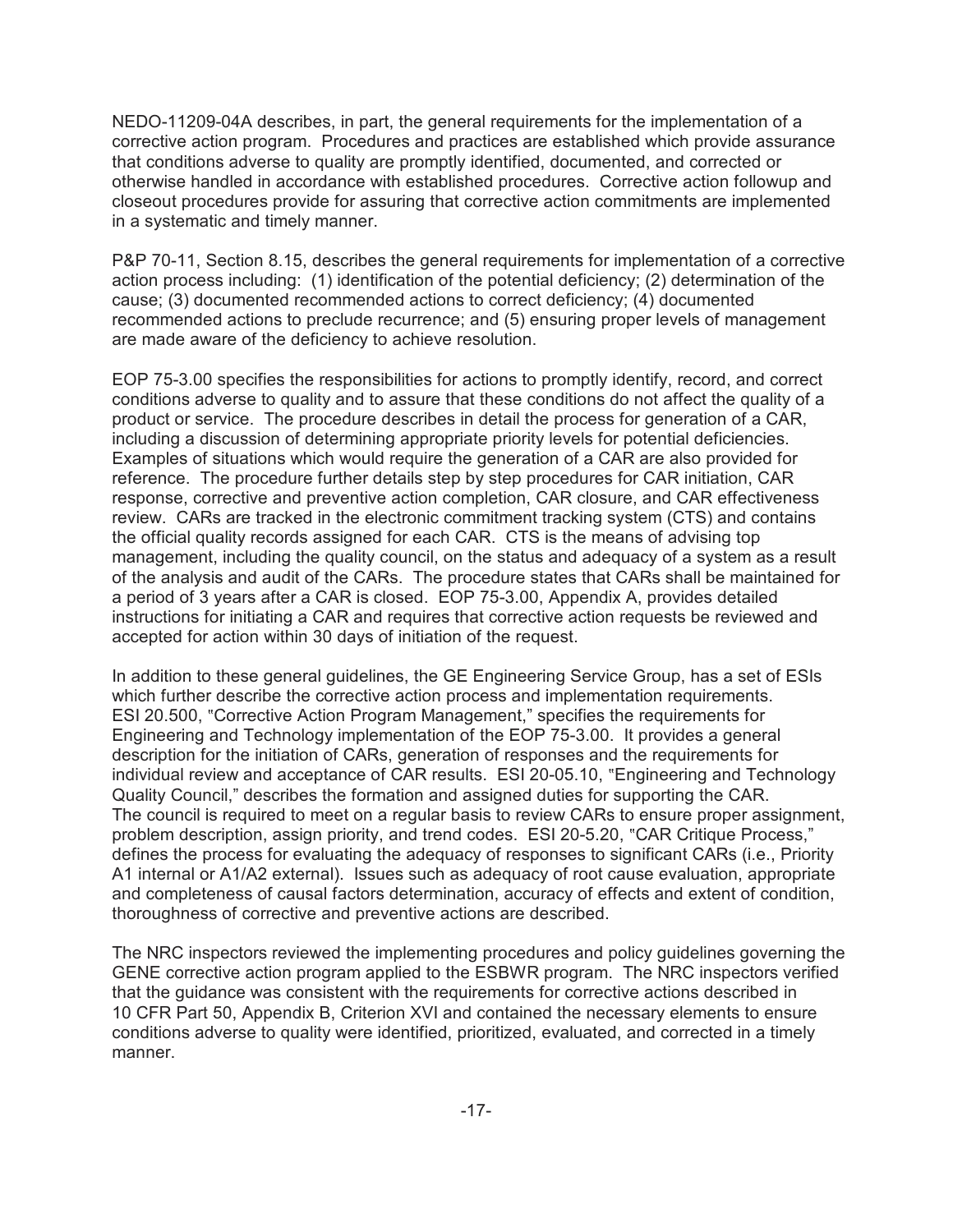The NRC inspectors also reviewed selected CARs generated as a result of activities associated with the ESBWR project. Specifically, the NRC inspectors reviewed the CARs generated as a result of the GENE NQA internal audit of the ESBWR program documented on February 18, 2005, the Duke NuStart Audit documented in an audit report dated September 12, 2005, and several internal self-identified deficiencies. The NRC inspectors confirmed that issues identified in the CARs were consistent with the results of the audits and internal findings. However, the NRC inspectors identified several deficiencies in implementing the CAR process including: (1) many instances where the specified corrective actions and additional required activities associated with these CARs were not performed within the required due dates; (2) several instances where acceptance of the proposed corrective actions by the initiator, process owner, or responsible manager had not been completed in the required 30-day time frame; and (3) many instances where corrective actions were completed after the assigned due dates.

The NRC inspectors noted that these deficiencies were previously identified by GENE in CAR 19883 regarding CAR timeliness dated February 24, 2005. The CAR clearly states that there are no expectations for timeliness contained within the procedures for implementation of the corrective action program. However, the NRC inspectors noted that none of the corrective actions associated with the CAR proposed such procedural modifications, and based on the NRC inspector's review of current CARs associated with the ESBWR program, the issue of timeliness of corrective actions continues to be a pervasive problem.

### b.2 Management Review of Corrective Actions

P&P 70-11, Section 8.18, requires periodic review of the quality management system to ensure suitability, adequacy, and effectiveness. Item g. of this section identifies that recommendations for improvement be identified. Section 8.18.2, requires a review of the output of the management review including identification of actions necessary to improve the effectiveness of the quality management system, and assignment of responsibility for completing required actions.

EOP 75-3.00 further specifies the responsibilities for actions to promptly identify, record, and correct conditions adverse to quality and to assure that these conditions do not affect the quality of a product or service.

The NRC inspectors reviewed the GE Nuclear Quality System Status and Adequacy Review, dated May 31, 2005, to gain additional understanding of how GE Nuclear Management periodic reviews of the QA program were implemented. The GE Nuclear Quality System Status and Adequacy Review is conducted annually as a means of identifying areas for continued improvement and assessing the current adequacy of the corrective action program. The report is developed by a group of GENE QA and engineering managers. Sources of information used in the report include, but are not limited to, analysis reports of CAR data, NRC inspections, NQA audits, industry audits, and individual observations.

The NRC inspectors observed that the report contained a detailed evaluation of the corrective action program, and in many instances descriptions of future activities or enhancements to line organization quality system programs. However, the NRC inspectors noted that there is currently no system in place to track the assignment of responsibility for completing required actions, and no formal method for evaluating the progress with implementing such required actions (i.e., these actions are not necessarily captured as CARs or other formal records and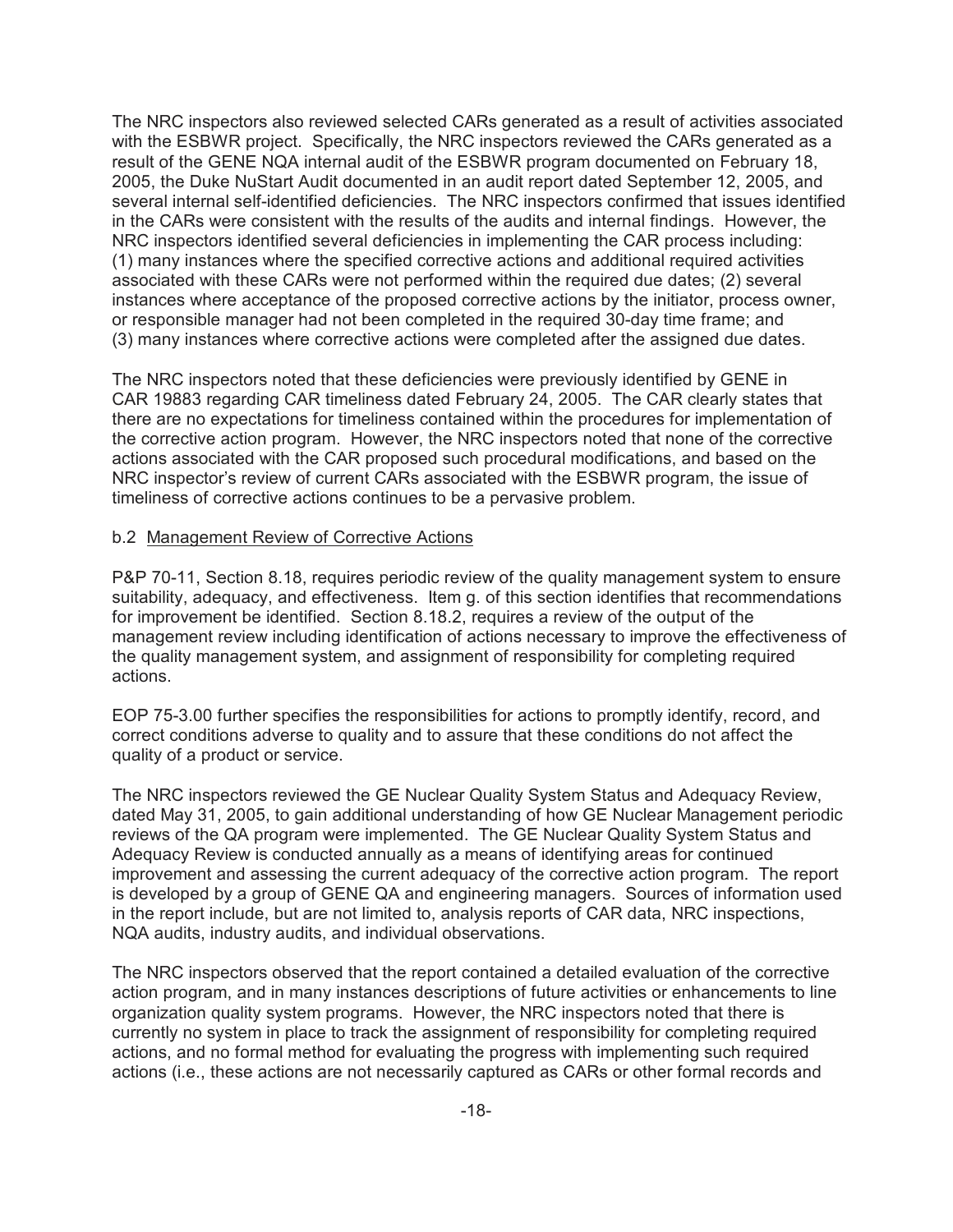therefore are not tracked in any formal manner). The NRC inspectors noted that in some instances proposed enhancement actions were identified as being implemented or initiated by calendar quarter while other line organizations identified such actions and have initiated CARs to formally track those specific actions. Discussions with GENE QA personnel indicate that there is no current programmatic requirement to enter such proposed activities into CTS or maintain a system to track the actions or progress associated with completing these actions. Hence there is no formal mechanism to ensure complete and timely resolution of actions identified within the report.

## c. Conclusions

The NRC inspectors determined that GENE corrective action program requirements were adequately described in GENE policy and implementation guidelines, and were consistent with the requirements for conducting audits described in 10 CFR Part 50, Appendix B, Criterion XVIII. The NRC inspectors determined, however, that requirements to process and complete corrective actions were not adequately implemented in accordance with those administrative requirements. This issue has been identified as Nonconformance 05200010/2005-201-05.

## 3.8 QUALITY ASSURANCE RECORDS

## a. Inspection Scope

The NRC inspectors reviewed the implementation of the GENE QA records process for the ESBWR program. Specifically, the NRC inspectors reviewed the policies and procedures governing the implementation of the GENE ESBWR records program, and reviewed various QA records including design record files and associated technical information related to the GENE ESBWR program.

## b. Observations and Findings

## b.1 Policies and Procedures Governing Quality Assurance Records

The NRC inspectors reviewed GENE policies and procedures governing the QA records process to assure those guidelines provided an adequate description of the process and implementation requirements consistent with the requirements of 10 CFR Part 50, Appendix B, Criterion XVII, "Quality Assurance Records."

P&P 70-11, Section 8.10, and P&P 70-50, "GE-NE Handling and Storage of Quality Assurance Records," dated September 11, 2000, provides the requirements for the preparation, retention, storage, authentication, retrievability, and readability of quality records. The procedures provide additional requirements for the retention of lifetime (e.g., permanent) and non-lifetime (e.g., non-permanent) electronic records.

NEDO-11209-04A states, in part, that QA records shall comply with the provisions of Regulatory Guide 1.88, Rev. 2, 1976 (RG-1.88) including the regulatory position relative to N45.2-9-1974 (N45.2). QA records are classified as lifetime or non-lifetime in accordance with the definitions in ANSI N45.2. Records classified as lifetime shall be provided to the owner or stored and maintained in accordance with N45.2. For non-lifetime records, storage will be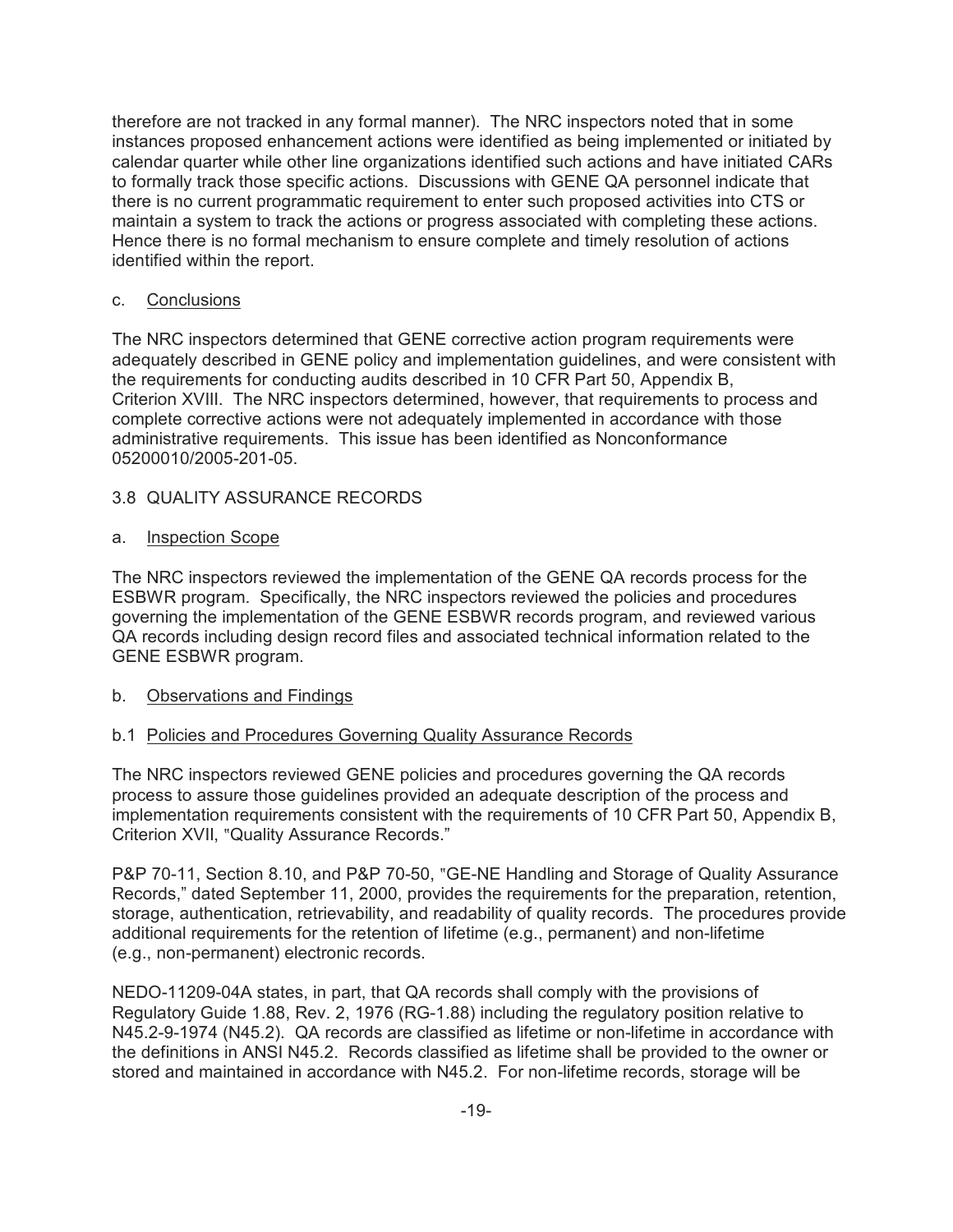provided in metal file cabinets as permitted in National Fire Protection Association (NFPA)-1975 for class 3 records. Both lifetime and non-lifetime records shall be listed in an index or system of indexes which shall include the length of time for record retention and the location of each for retrieval. The indexes provide a table of record types, storage maintenance responsibilities and retention classification (i.e., lifetime or non-lifetime), and retention durations for each category of record.

EOP 75-6.00 describes the system for creation, identification, control, transmittal, retrieval, and retention of records. Appendix A of EOP 75-6.00 provides a detailed matrix of document types, examples of each, minimum retention periods, standard retention methods, and disposition after archiving or expiration of retention requirements. To supplement the document control description in EOP 75-6.00, GENE has developed an additional series of EOPs to further define the records process requirements. EOP 60-3.10, Revision 9, "Design Document Distribution," dated September 29, 2005, prescribes the requirements, procedures, and responsibilities for the distribution of design documents. Design documents are archived as QA records in accordance with EOP 76-6.00. EOP 42-10.00, Revision 14, "Design Record File," dated May 21, 2004, defines the procedure for the generation of the individual DRF associated with a design project. The procedure includes line organization responsibilities, processes for the creation and release of DRFs as quality records in accordance with record requirements, and provides a very detailed checklist of DRF content requirements with cross references to the EOPs that govern the individual content field requirements. The procedure also describes the requirements for formatting of quality records in electronic media format. EOP 60-3.00, ?Document Requirement," dated September 29, 2005, which provides general guidance for the preparation of EOPs including the responsibilities and requisite information necessary for inclusion in the EOPs.

The NRC inspectors reviewed implementing procedures and policy guidelines governing the GENE QA records program applied to the ESBWR project. The NRC inspectors verified that the guidance was consistent with requirements for QA records described in 10 CFR Part 50, Appendix B, Criterion XVII, RG-1.88, and ANSI N45.2. The NRC inspectors also verified that the GENE records process contained the necessary elements to ensure that QA records were adequately identified, controlled, and retained in accordance with those requirements.

The NRC inspectors did, however, identify a discrepancy in the records retention requirements associated with the CARs. Specifically, the NRC inspectors noted that both GENE P&P 70-14, Section 4.11.6, and GENE EOP 75-6.00, Table 1, states that records for individual audits including CARs associated with those audits shall be maintained for a period of three years or until the corrective actions are completed. Contrary to this, GENE EOP 75-3.00, states that CARs shall be maintained for a period of three years after the CAR is closed. Discussions with the GENE staff during the inspection verified that GENE EOP 75-3.00 contained the correct record retention requirement, and the other two procedures contained erroneous information.

During the inspection, the NRC inspectors discussed the QA record program with GENE staff and used the GENE eMatrix information system which is part of the GENE QA record management system. GENE employs a combination of QA records in hard copy which are maintained within the QA record center and QA records in electronic form within the eMatrix application. The records include, but are not limited to all DRFs, licensing correspondence, safety analyses, calculations, codes and standards, drawings, and other relevant information associated with GENE. The eMatrix application is a commercial software data management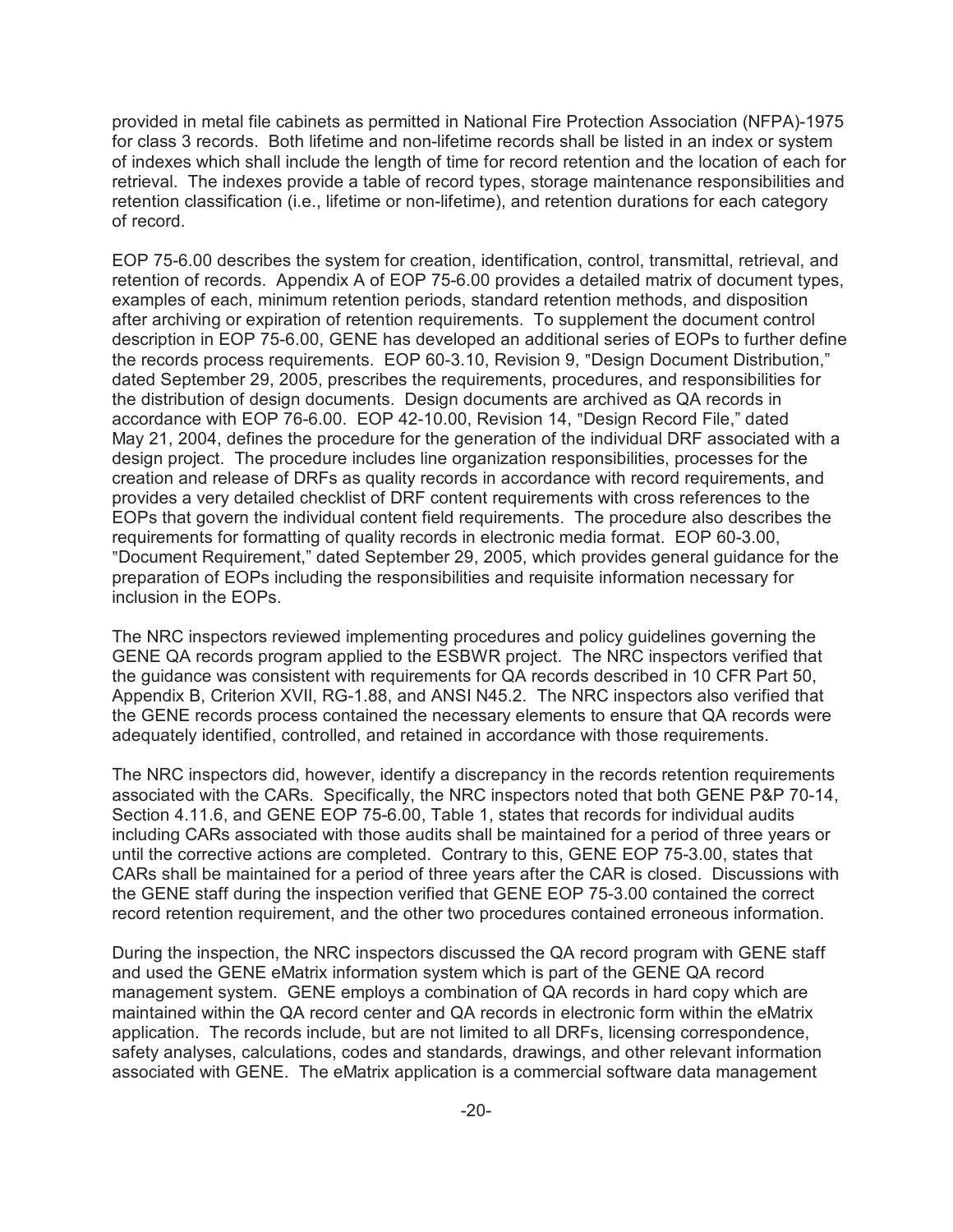system that is customized for GENE use. It is maintained as a quality information system in accordance with EOP 40-2.00, Revision 2, "Quality Information Systems," dated June 26, 1996, which provides the specifications for the control of software products defined as quality information systems.

The NRC inspectors reviewed various QA records related to the ESBWR program, including CARs, DRFs, design specifications, inspection reports, audit reports, and personnel training and qualification records. In most cases, the NRC inspectors found the records to be adequately maintained, controlled, and retrievable. However, during the inspection the team observed several instances where design information was not readily retrievable within the eMatrix system, or required a significant amount of lead time to locate and retrieve from the records center. While eMatrix is the system dedicated to maintaining quality records for permanent status, the team was unable to retrieve technical information from within the eMatrix system associated with the ESBWR design. Specific examples include: (1) the PANDA test program information file listed within the eMatrix file index, but the actual records were identified as being on various microfiche files within the records center. Retrieval of those records could be performed, but would have taken several days to process; (2) the SLC system design specification could not be retrieved from within the eMatrix system, and (3) the moisture separator reheater system showed the framework of the various documents included within the eDRF, but the NRC inspectors were unable to access those documents directly from within the system. In some cases, the records appeared to be recognized in the eMatrix, but when the NRC inspectors attempted to retrieve those documents, they were unable to do so.

## c. Conclusions

The NRC inspectors determined that the GENE QA records program requirements were described in GENE policy and implementation guidelines, and were consistent with the requirements for conducting audits described in 10 CFR Part 50, Appendix B, Criterion XVII. The NRC inspectors determined, however, that requirements for the retention of CAR records were inconsistently described in the GENE EOPs governing such records. Additionally, the NRC inspectors identified that certain records associated with the ESBWR design were not readily retrievable from within the eMatrix document system. While this issue did not significantly impede the inspection activities, it is identified as a weakness in the GENE QA program.

## **4.0 ENTRANCE AND EXIT MEETINGS**

In the entrance meeting on November 15, 2005, the NRC inspectors discussed the scope of the inspection, outlined the areas to be inspected, and established interfaces with GE staff and management. In the exit meeting on November 17, 2005, the NRC Inspectors discussed their concerns and findings with GE management and staff.

## **5.0 PARTIAL LIST OF PERSONS CONTACTED**

| Jim Klapproth         | Manager, GE Engineering             | GE. |       |
|-----------------------|-------------------------------------|-----|-------|
| Steven A. Hucik       | Manager, Nuclear Plant Projects     | GE. |       |
| David Hinds           | Manager, ESBWR Engineering          | GE. | $***$ |
| <b>Russell Bastyr</b> | Manager, Quality Systems & Services | GE. | $***$ |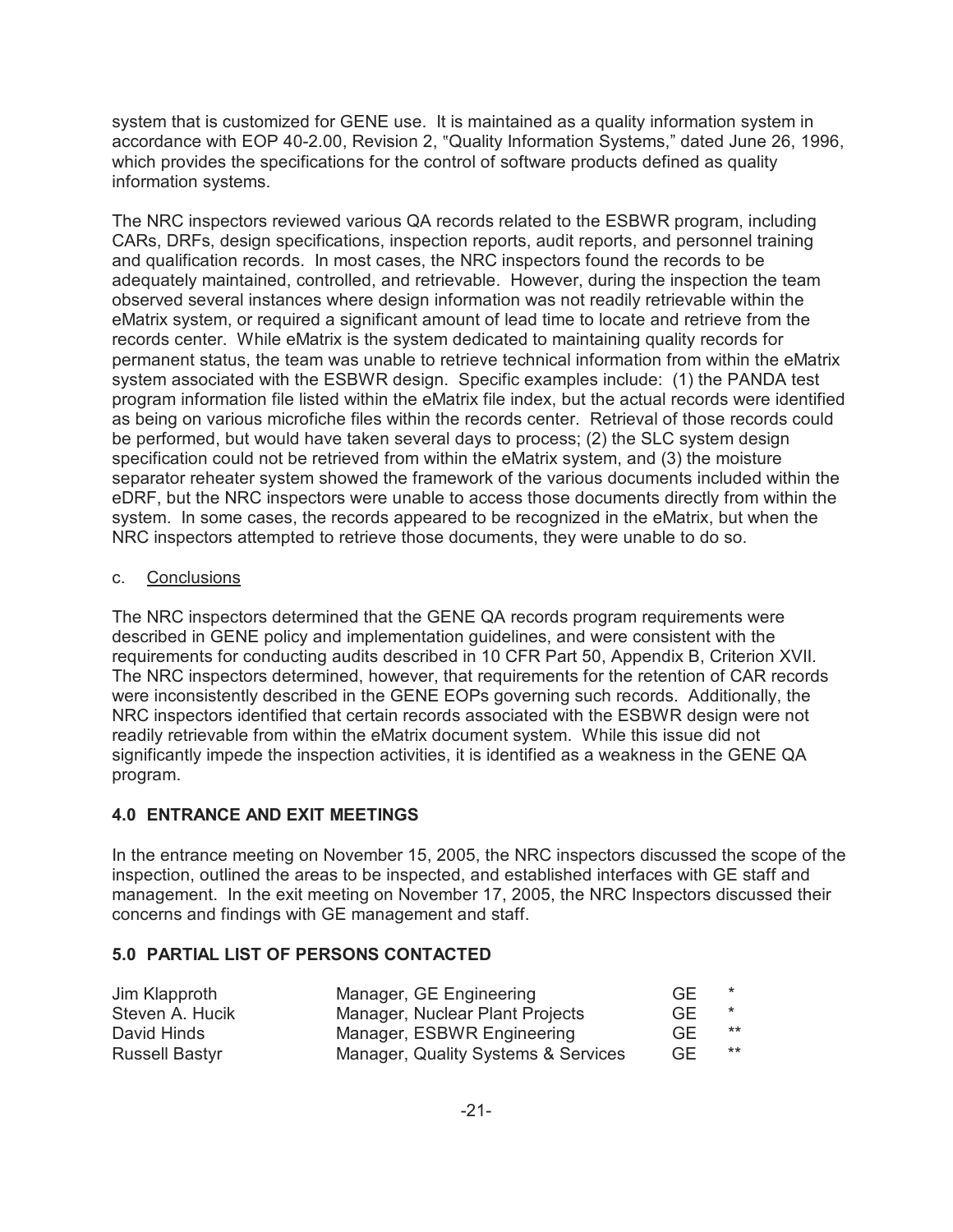| <b>Allen Dubberley</b> | <b>ESBWR Engineering</b>                     | <b>GE</b>  | $***$   |
|------------------------|----------------------------------------------|------------|---------|
| Jason Post             | <b>Engineering Quality &amp; Safety Eval</b> | GE         | $***$   |
| <b>Rick Kingston</b>   | Project Manager, Dominion                    | <b>GE</b>  | $\star$ |
| Wayne Marquino         | <b>ESBWR Plant Performance</b>               | <b>GE</b>  | $\star$ |
| <b>Rick Wachowiak</b>  | <b>ESBWR PRA</b>                             | <b>GE</b>  | $\star$ |
| Jerry Deaver           | ESBWR Comp & Sys Lead                        | <b>GE</b>  | $\star$ |
| <b>Wayne Massie</b>    | <b>ESBWR Engineering</b>                     | <b>GE</b>  | $***$   |
| George Stramback       | Licensing                                    | GE         | $***$   |
| Kathy Sedney           | Licensing                                    | <b>GE</b>  | $***$   |
| Hugh Upton             | <b>ESBWR Engineering</b>                     | <b>GE</b>  | $***$   |
| Kurt Schaefer          | Licensing                                    | <b>GE</b>  | $***$   |
| Alan Beard             | <b>Government Relations</b>                  | <b>GE</b>  | $***$   |
| Louis Quintana         | Manager, Licensing                           | <b>GE</b>  | $***$   |
| <b>Richard Miles</b>   | <b>ESBWR Contracts</b>                       | Contractor |         |
|                        |                                              |            |         |

- \* Attended Entrance Meeting
- \*\* Attended Entrance & Exit Meeting
- \*\*\* Teleconference for Exit Meeting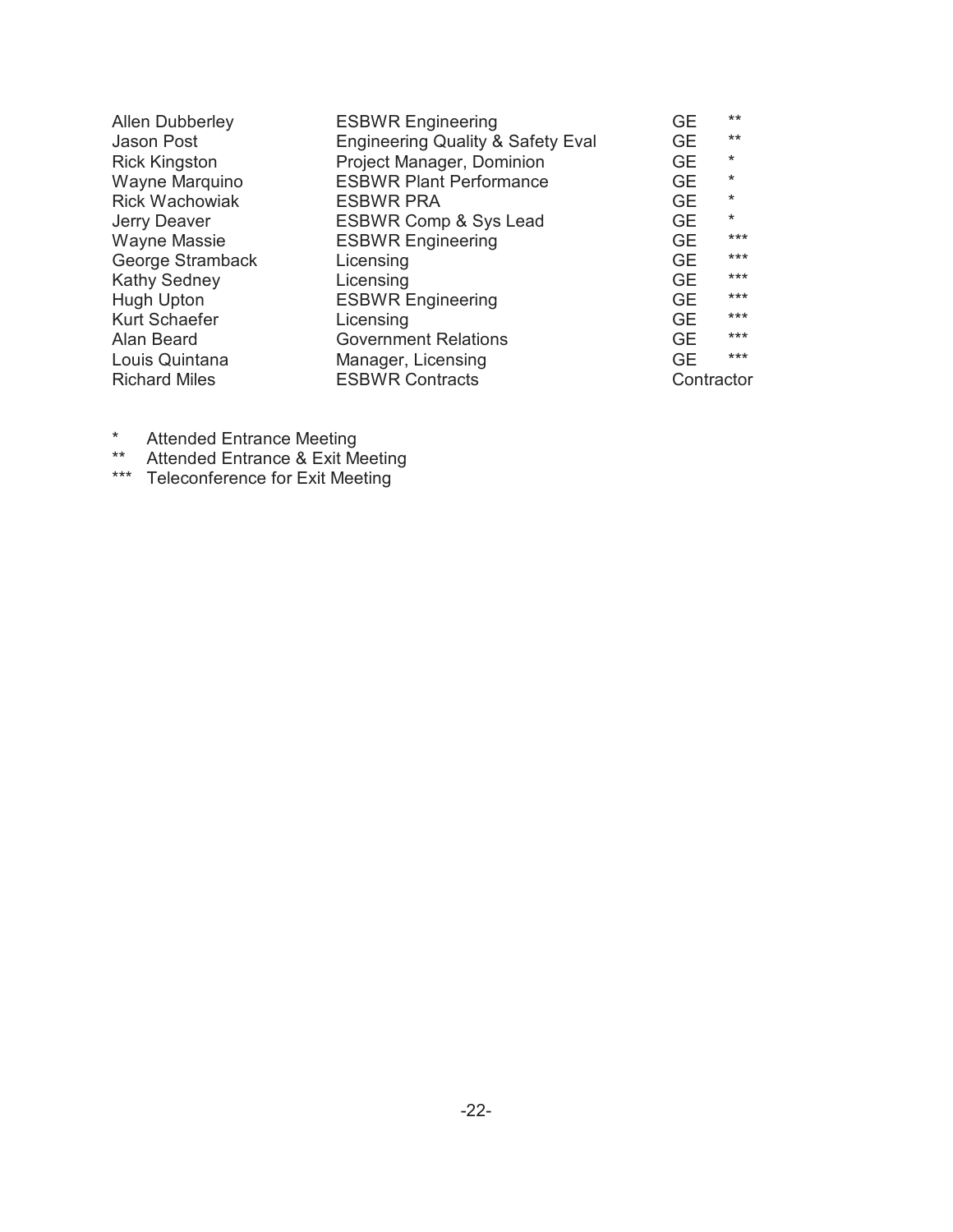cc:

Mr. David H. Hinds, Manager ESBWR P.O. Box 780, M/C L60 Wilmington, NC 28402-0780

Mr. George B. Stramback Manager, Regulatory Services GE Nuclear Energy 1989 Little Orchard Street, M/C 747 San Jose, CA 95125

Mr. David Lochbaum, Nuclear Safety Engineer Union of Concerned Scientists 1707 H Street, NW., Suite 600 Washington, DC 20006-3919

Mr. Paul Gunter Nuclear Information & Resource Service 1424 16th Street, NW, Suite 404 Washington, DC 20036

Mr. James Riccio Greenpeace 702 H Street, Suite 300 Washington, DC 20001

Mr. Adrian Heymer Nuclear Energy Institute Suite 400 1776 I Street, NW Washington, DC 20006-3708

Mr. Paul Leventhal Nuclear Control Institute 1000 Connecticut Avenue, NW Suite 410 Washington, DC 20036

Dr. Jack W. Roe Nuclear Energy Institute 1776 I Street, NW Washington, DC 20006-3708

Mr. Ron Simard 6170 Masters Club Drive Suwanne, GA 30024

Mr. Brendan Hoffman Research Associate on Nuclear Energy and Environmental Program 215 Pennsylvania Avenue, SE Washington, DC 20003

Mr. Tom Clements 6703 Gude Avenue Takoma Park, MD 20912

Ms. Patricia Campbell Morgan, Lewis & Bockius, LLP 1111 Pennsylvania Avenue, NW Washington, DC 20004

Mr. Glenn H. Archinoff AECL Technologies 481 North Frederick Avenue Suite 405 Gaithersburg, MD. 20877

Mr. Gary Wright, Director Division of Nuclear Facility Safety Illinois Emergency Management Agency 1035 Outer Park Drive Springfield, IL 62704

Mr. Charles Brinkman Westinghouse Electric Co. Washington Operations 12300 Twinbrook Pkwy., Suite 330 Rockville, MD 20852

Mr. Ronald P. Vijuk Manager of Passive Plant Engineering AP1000 Project Westinghouse Electric Company P. O. Box 355 Pittsburgh, PA 15230-0355

Mr. Ed Wallace, General Manager **Projects** PBMR Pty LTD PO Box 9396 Centurion 0046 Republic of South Africa

Mr. Russell Bell Nuclear Energy Institute Suite 400 1776 I Street, NW Washington, DC 20006-3708

Mr. Jerald S. Holm Framatome ANP, Inc. 3315 Old Forest Road P.O. Box 10935 Lynchburg, VA 24506-0935